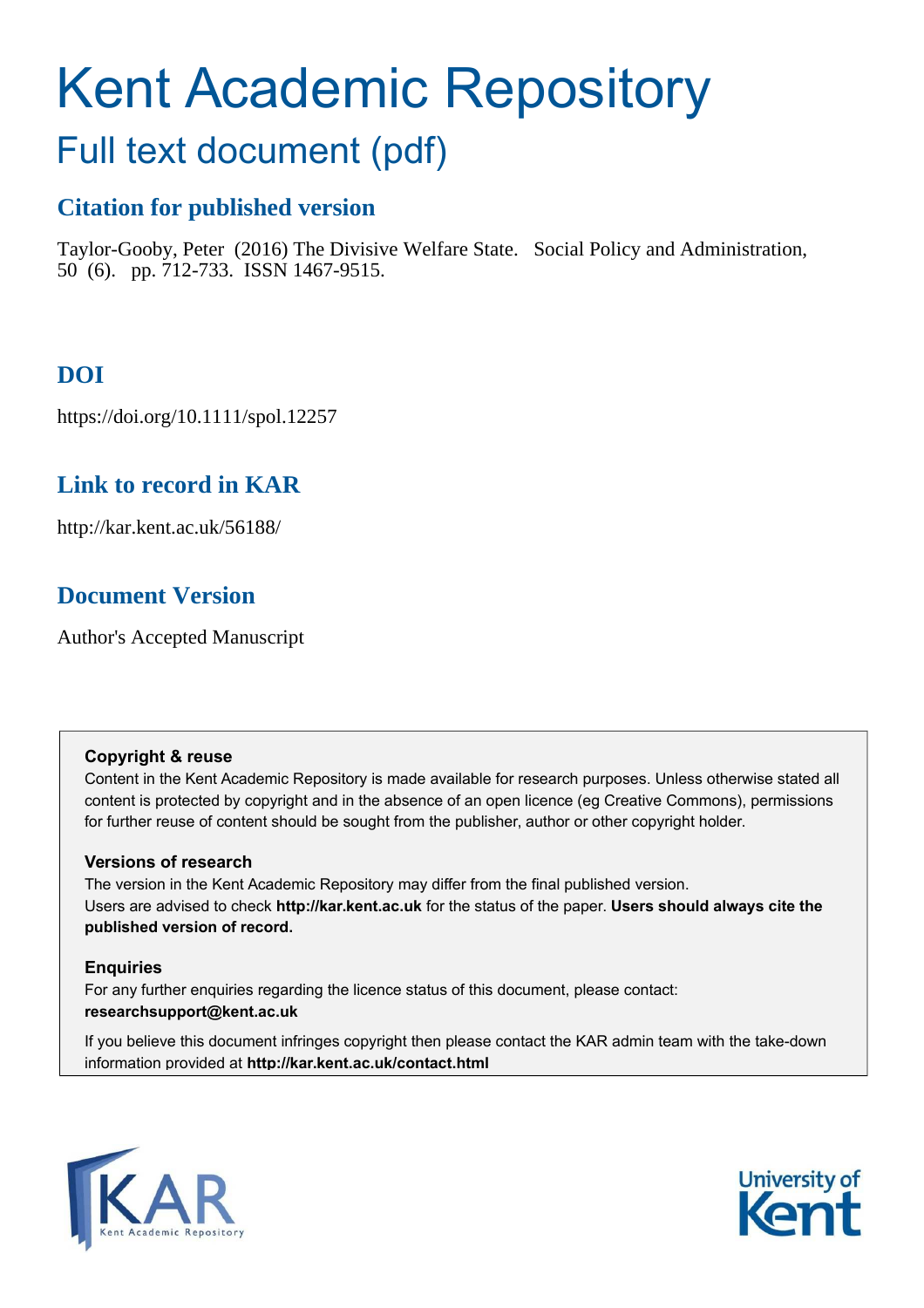#### **The Divisive Welfare State**

Peter Taylor-Gooby

#### **Abstract**

An important tradition in social policy writing sees the welfare state as an agent of social cohesion against the conflicts of market capitalism. Social policy in the UK is now developing in a way that directly conflicts with this approach. This may signal the future direction of change in other countries, as crisis and slow growth limit available resources and governments become increasingly committed to neo-liberal and consolidation agenda. The 2010 Conservative-led Coalition and 2015 Conservative governments in the UK use social policy to exacerbate and embed social divisions as part of a project to achieve permanent cuts in welfare state spending without damaging their own electoral chances. This paper reviews the divisive welfare state policies in relation to taxation, benefits for working age people and for immigrants and between pensioners and non-pensioners because these groups cover much of welfare state activity and are currently salient in a way that gives the project political purchase. It goes on to argue that the divisions mask a further neo-liberal long-term project of reducing the proportion of national resources going to all recipients of social spending. In this sense we are all in it together.

**Keywords:** welfare state; retrenchment; pensions; UK; Conservative party; social cohesion, social divisions

**Acknowledgements:** with thanks to the EC and NORFACE who supported this work through grants 320121 (INSPIRES) and 462-14-050 (WelfSoc)

#### **The welfare state and social cohesion**

The welfare state has traditionally been seen as about social cohesion, mitigating the conflictual tendencies of market capitalist societies. Current development, exemplified in UK policies, use welfare to enhance divisions and exploit them to protect the electability of right-wing parties. This paper discusses this approach to the problem of achieving real cuts and making them permanent, using the UK example. A number of tactics have been pursued by the current government in this country: tax reform; attacking alternative power bases; focusing on unpopular groups such as trade unions, immigrants or short-term benefit claimers; exploiting the intergenerational divisions; and working with growing inequalities in wealth. While many of these changes have been analysed in considerable detail (for example Lupton et al 2016: Bochel and Powell, 2016) it has not been noted that the overall effect is to widen existing social divisions in order to facilitate and embed cut-backs in UK welfare state spending without damaging electability.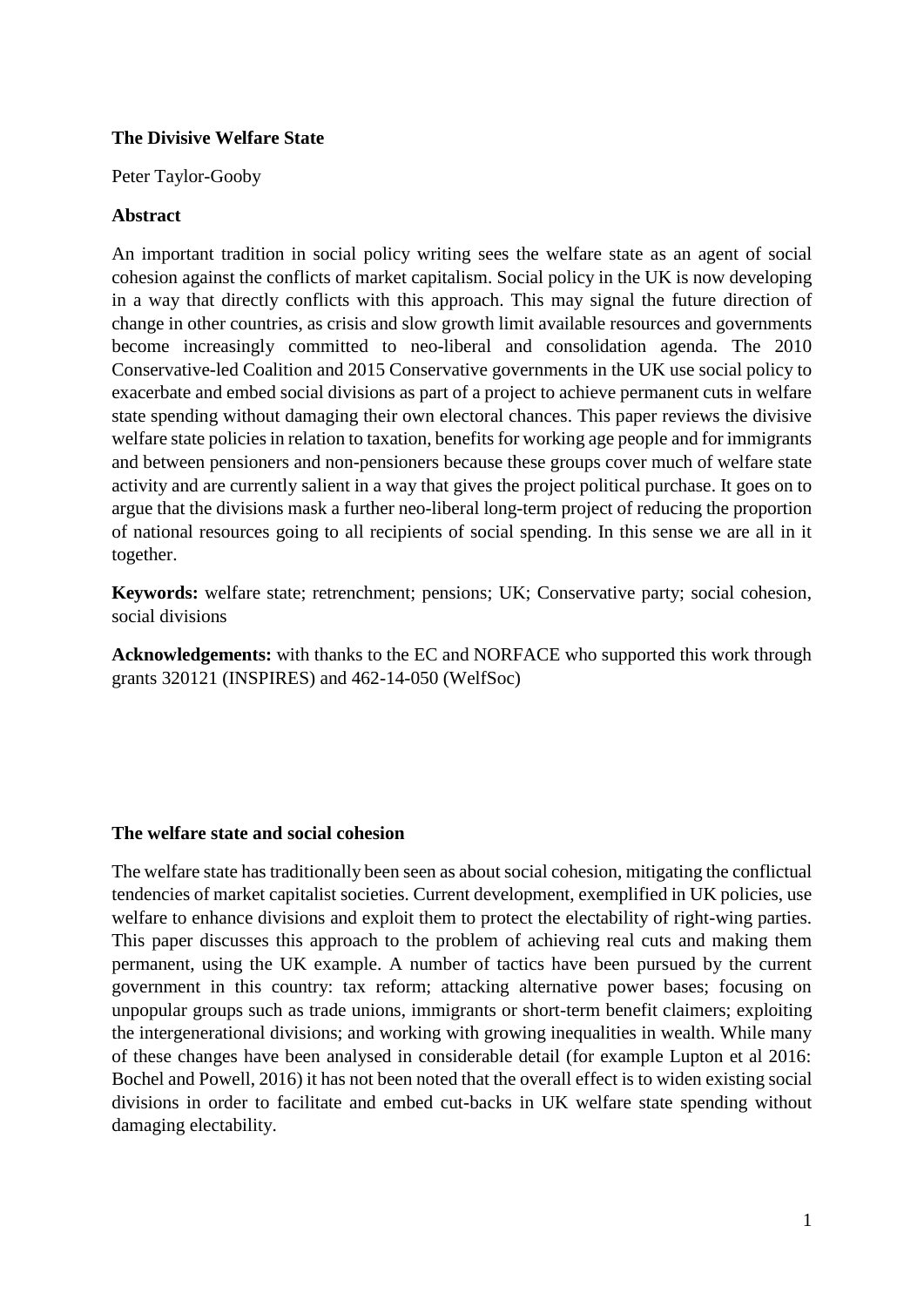The social cohesion tradition is a major feature of political economy, political science and social policy accounts of the development of welfare states. In political economy, Polanyi analysed how industrialisation under free market liberalism reduced a whole range of things to commodities: items produced for sale. This included human labour and the products of the natural world, though these are patently produced by natural processes. The 'stark utopia' of free market liberalism required a counter-movement if it was not to exterminate humanity. Decommodification mitigated the power of the free market over people's lives. This contributed to the foundation of the modern welfare state (Polanyi, 1944, 3-5). Esping-Andersen (1990) takes up this theme in regime theory. Other writers expand the idea to include the commodification of nature as a problem of market society alongside the commodification of labour, for example Gough, who draws parallels between the capacity of the welfare state to confront the commodification of labour and the development of a social state to mitigate the environmental damage inflicted by commodification of nature (Gough 2014).

Other political economists follow Polanyi's original insights about the contradictory nature of welfare state capitalism. Offe (1984) discusses the interlinkages between economic structure, class interests and ideas both at level of elite paradigms of political economy and that of popular ideologies, so that capitalism finds the welfare state both a challenge (by endorsing state interventions against liberal market capitalism) and an essential means of sustaining that system (by legitimating it and mitigating destructive class pressures). Many writers, including Saville (1957) and O'Connor (1973) have discussed the legitimation function of social provision.

A political science tradition points to the role of the welfare state in containing class struggle: Baldwin argues that the success of the mature welfare state in industrial society rested on the reconciliation and coalition of class interests (1991). Goodin's Political Theory of the Welfare State (2008) lists political stability alongside autonomy and poverty alleviation as a key feature. Middle and working class groups recognise a common interest in the main state services that reinforces electoral support. This class coalition in turn advances middle and working class employment within the welfare state with strong interests in maintaining and expanding services as commentators closer to social policy from Tawney (1923) through Marshall (1963) to Crosland (1964) and Goodin and Le Grand (1987) have pointed out.

#### **Challenges to social cohesion**

More recent developments challenge the capacity of state welfare to support social cohesion. The Great Recession of 2007-8 and subsequent stagnation had a major effect on European welfare states: in the short term social spending increased as automatic regulators operated (Gough 2011), labour market support and job-creation was expanded (Martin 2015) and a number of governments with a degree of IMF coordination pursued stronger public investment programmes (OECD 2011). Spending in most cases then trended back toward previous levels, most swiftly in the case of Germany, more slowly for France, Italy and Sweden (Figure 1). The UK initially pursued broadly neo-Keynesian counter-cyclical investment but after 2010 the incoming Conservative-led coalition government imposed a retrenchment package designed to reduce spending permanently to a level close to that of the US (Taylor-Gooby 2012).

Most social policy commentators point out that the main regime differences between European welfare states persist (for example, Hemerijck 2014 85). However the commitment across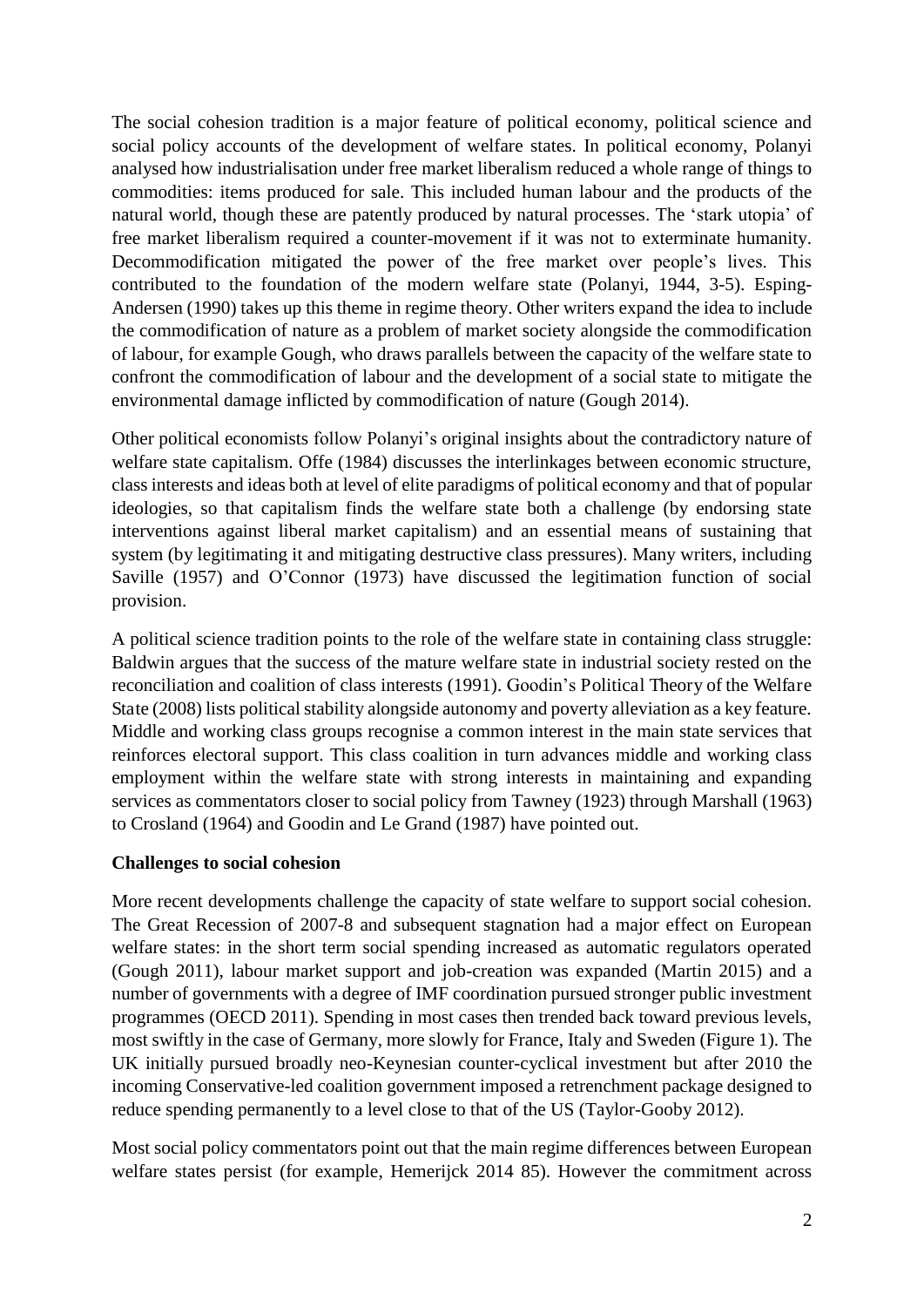Europe to austerity and balanced budgets (summed up in the 2013 Treaty on Stability, Coordination and Governance which provides for legal enforcement in the Eurozone of a 0.5 per cent deficit cap, with comparable national level legislation in the UK) suggests a new overall approach to welfare spending. This perception is reinforced by two factors: first the stringent conditions attached to joint ECB/IMF/EU loan packages, including profound cuts in public spending and restructuring of the public sector, privatisation and tax reforms, most evident in Greece, and affecting Ireland, Italy, Spain and Portugal (Hay and Winncott 2012; Armingeon 2012; van Kersbergen and Vis 2014; Starke, Kaasch and van Hooren 2013); and second, the more recent EU instruments that require Eurozone governments to submit budgets for ECB comment and set up a mechanism for surveillance and enforcement of the Treaty (the Six-Pack and Two-Pack: EC 2013; de la Porte and Heins 2015).

Many factors lie behind the austerity response to the Great Recession. At the level of labour markets, the shift from manufacturing to service sector employment, the increasing dualisation of economies between secure insiders and precarious lower or obsolete-skilled outsiders and stricter international competition have profound effects on the capacity to finance high levels of provision, and require stricter labour discipline. Trade unions previously sustained by the dominance of manufacturing employment grow weaker as the service sector expands. At the social level, populations are ageing, imposing greater pressures on health care, pensions and disability benefit systems (OECD 2014 4). At the same time, the gender balance of the workforce is changing and women are demanding recognition of their industrial, civil and legal rights.

At the political level, the parties increasingly fragment as the class divisions of industrialism become less central, as interests fan out among more diverse populations by age, sexuality, ethnicity and region, and as governments find the political management of their economies harder in a globalised world. This challenge operates rather differently in first-past-the-post majoritarian Britain than in other European countries with more consensus-forming democracies, since the threshold of support for creating a new party with viable parliamentary representation is much higher.

These points about longer term pressures on the traditional integrative welfare state and the immediate impact of the crisis have been extensively discussed elsewhere (Lister et al, 2014; Pierson 2001; Scharpf and Schmidt 2001; Taylor-Gooby 2001). Here we note the impact on political cohesion, and the outcome for social policy; it is more difficult for governments in welfare states to manage social provision in such a way that long-term goals of social stability are served. One result is a shift towards a more neo-liberal politics, most evident in the abandonment of neo-Keynesianism and the commitment to balanced budgets at the level of the EU and in retrenchment policies in the UK, the US and other major economies.

#### **Challenges to the social division project in the UK**

If it is difficult to achieve cohesion through state welfare, it is also difficult to move towards an overt neo-liberalism that involves abandoning the welfare state. I have argued in a number of places (Taylor-Gooby 2011, 2012, 2013) that the UK Conservative Party seized on the opportunity that the crisis provided to pursue long term objectives of permanently shrinking the size of the welfare state and of advantaging their party supporters. However, these objectives are challenging, particularly so for this party, despite the fact that it dominated the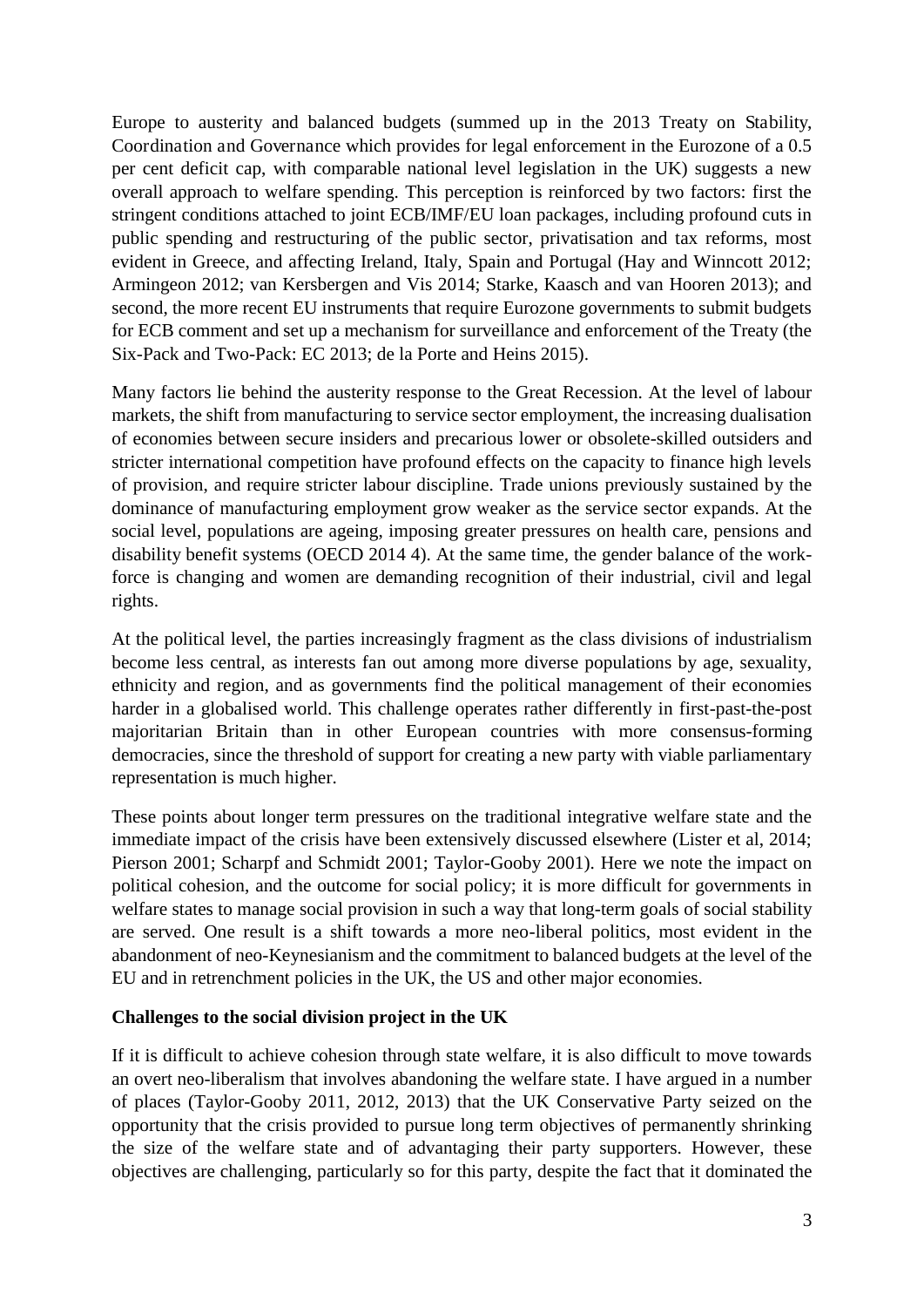2010 Coalition and now forms the government. The party derives a disproportionate share of finance from a small number of very wealthy individuals able to donate £50,000 or more (40 per cent of total funding 2010-2013) and from business (38 per cent). By contrast, the main opposition party, Labour relies on Trade Union members' donations (50 per cent over the same period) and parliamentary funding (39 per cent) (BIJ 2011; Fact Check 2013). This means that the Conservative party has strong incentives to promote tax-cutting and retrenchment policies that advantage business and wealthy individuals. Nonetheless it needs the votes of a majority of the mass public. The difficulties in cutting well-established welfare state programmes that benefit substantial numbers of ordinary voters are well-recognised. Three are of most importance.

Firstly, an established social psychological principle holds that loss is felt more keenly than an equivalent gain: all things being equal it hurts more to lose an amount than it comforts to gain it (Kahneman and Tversky, 1979). It is intrinsically more difficult to cut back than to expand welfare.

Secondly, as Pierson (1994), Van Kersbergen and Vis (2015), Starke et al (2008) and others have pointed out that politicians typically avoid high profile welfare state cuts. In general the benefits (lower taxes) are diffused through the electorate or focused on small minorities (as in the case with tax cuts for the wealthy) while the pain is concentrated and felt more intensely. A particular group of claimers or service recipients lose what they currently get and are likely to protest, leading to a politics of blame avoidance (Weaver 1986). The current government has taken this route by blaming previous governments for over-spending which it claims necessitates cut-backs.

Thirdly, 'new politics' theories point to the increasing complexity of effective policy making, especially in relation to the welfare state, as interests fragment and achieve representation, and this requires negotiation and compromise (Bonoli, 2005). Bonoli and Natali (2012) argue that the welfare state is a particularly rich area for forming alliances and managing the new more fragmented politics. This makes politicians particularly reluctant to cut welfare spending.

The claim that retrenchment is particularly hard is further reinforced by previous experience. Analyses of the long-term trajectory of state spending in developed countries show an almost universal pattern: spending tends to stabilise until a severe shock (typically a war) raises it. It then re-stabilises at a higher level often with a gradual upward tendency. History is set against retrenchment. Attempts to slow or reverse the long-term trajectory of growth in state spending on various occasions through the 20<sup>th</sup> century met with failure (most notably the 1922 Geddes Axe, the 1931 Liberal government; the 1975 IMF loan; Thatcher in the 1980s, Major in the 1990s and Brown after the Crisis). All were restored within five years, with the exception of the late-1940s-early-1950s post-war cuts which took place at the same time as the modern welfare state was established (Taylor-Gooby 2012). This demonstrates the difficulty of not only achieving but also of embedding cuts. Only two countries are held up as examples of successfully achieving lasting cut-backs through deliberate public policy before the Great Recession: Canada in the 1990s and Australia in the 1980s (Starke et al 2013).

A number of commentators have pointed out that the welfare state currently faces major and cumulative challenges. Two arguments are important: first writers from O'Connor (1973), Gough (1979), to Hay and Winnicot (2013) and Streeck (2013) have argued that market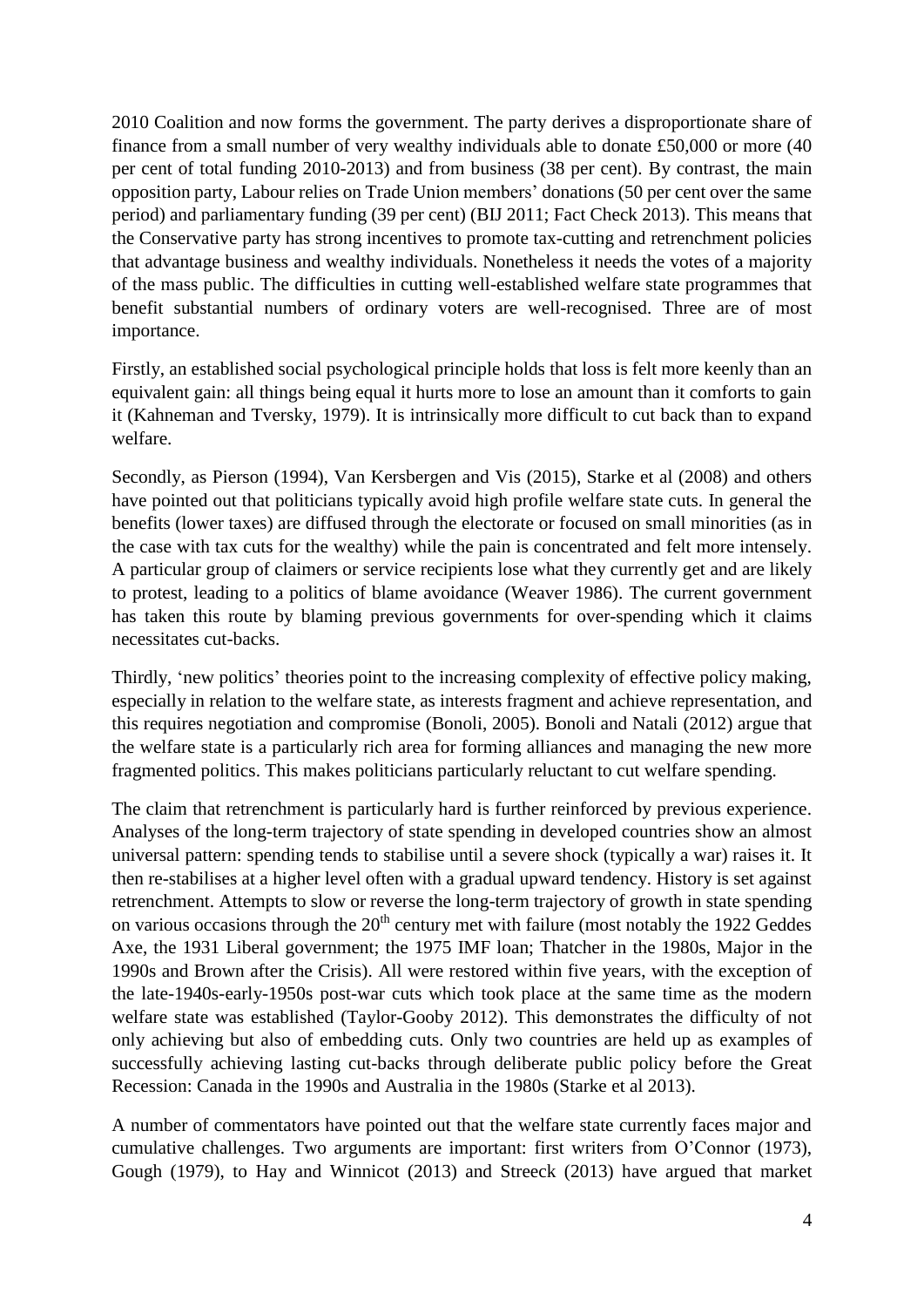capitalism faces real problems in maintaining a steady rate of accumulation in a democracy. During the past three decades, profits have rested increasingly on higher levels of public and private indebtedness so that returns to capital could exceed the declining rates of growth in the real economy. Debt was financialised in increasingly risky ways resulting in the Great Recession and in the enormous difficulties encountered in restoring satisfactory growth. From this perspective Europe has moved into an era of consolidation characterised by austerity, a move towards liberalism, retrenchment in social programmes and political disillusion, as mass publics become aware that governments are unable to deliver the improvements in living standards promised (Streeck 2015). Hafferts and Mehrtens examine developments in six economies with large pre-2007 surpluses (and thus room for manoeuvre) and show that even in these cases, the responses to the recession has been cuts in spending and tax cuts rather than social investment. This confirms the view that arguments about investment-led growth are failing to direct policy even in areas where circumstances are most favourable.

The issues discussed above apply to a lesser or greater extent across all developed welfare states. This paper focuses on the UK as an extreme case, but one which is likely to point to future policy directions for three reasons: the UK has a distinctive first-past-the-post electoral system, making it the most majoritarian democracy in Europe (Lijphart 2012). Thus issues of political compromise and cohesion have always been particularly difficult in this country, since diverse interests are marshalled thought the party system into opposing camps. This system is now under strain as nationalist movements in Scotland and, to lesser extent, Wales, challenge Westminster, and as distinctive and politically more extreme parties gain votes (OECD 2016; Fitzgibbon, Leruth and Startin 2017).

Secondly, the UK is the most liberal of European welfare states. National responses to the Great Recession and its aftermath across Europe subordinate social objectives to growth. UK experience indicates a direction which may become more influential elsewhere.

Thirdly, it has the most developed and largest financial sector in Europe, increasing the instability of the economy and again creating conditions for an exemplar of a debt-led crisis.

This paper argues that in the past the welfare state has been seen as centrally concerned with social cohesion in a divided and conflictual capitalist market society. Associated shifts in political economy and in democracy in developed welfare states make social cohesion harder to achieve, because governments are moving towards retrenchment and have less to offer and because electorates are more fragmented and political trust is in decline. One strategy is to use social policy in a divisive way to advantage key groups of supporters and to denigrate and stigmatise non-supporters. UK governments since 2010 have been particularly active in doing this, because they are liberal-leaning, operate in the polarising context of the Westminster constitutional framework and are dominated by anti-welfare groups.

We trace policy change in four areas: taxation, labour market and related policies, services for immigrants, and (the highest-spending component of the cohesive welfare state) old age pensions, to support the argument. These areas cover much of spending (the elderly) and revenue-raising, the high profile contemporary issues affecting welfare chauvinism and a longestablished area of moralistic concern (the poor of working age).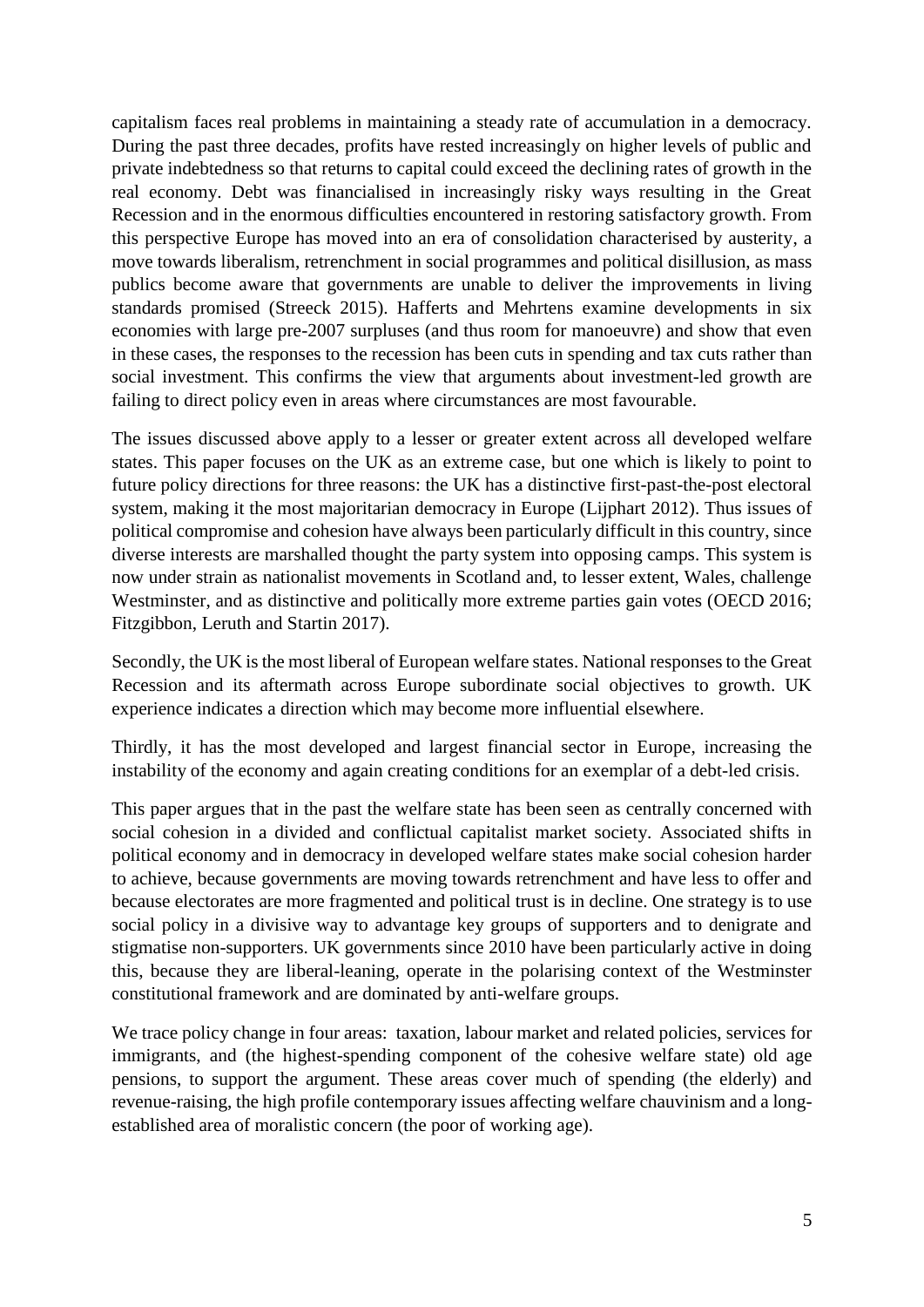In all these areas policy changes focus heavily on social divisions which are increasingly significant across class, income and generational divides, benefiting supporters of the Conservative party and singling out non-supporters for stigmatic treatment. They also have the effect of directing public attention downwards towards stigmatised outgroups and away from the unequal effect of policies in benefiting the already advantaged.

#### **Divisive policy changes: Tax reform**

The biggest change in tax has been the VAT increase from 17.5 to 20 per cent in 2010 (see Figure 2). This had the effect of shifting the tax burden downwards, since lower income people tend to spend more of their income on VAT-rated goods. At the same time income tax (which in general is more progressive) has been reduced by raising thresholds above the rate of inflation. This approach is particularly regressive since the increased basic threshold for the various rates of income tax has the knock-on effect (for higher income groups) of pushing less of their income over the thresholds for higher rates of tax. One result of the shift is that VAT has overtaken income tax as the major source of revenue. The reduction in income from corporation tax since the cuts in the 1973 and 1979 budgets and later in the 1980s and early 1990s has continued and taxes on business are now of little importance in UK revenue-raising.

The UK followed the countries examined by Haffert and Mehrtens (2013) in responding to the crisis through retrenchment and tax cuts. The net effect of these changes has been a shift in revenue raising away from the better-off towards those with lower incomes, and from business to individuals. It is surprising that income tax continues to bulk largest in people's perception of taxation as recorded in survey data (Taylor-Gooby 2015) so that the importance of VAT is largely masked and the shift in tax from rich to poor is not prominent in public discourse.

#### **Labour market policies: trade unions, short-term benefits and activation**

A series of labour market policies weaken labour. In relation to trade unions, these include the dilution of dismissal rights (lengthening the period of employment with the same employer required before rights are acquired from one to two years) in 2011; the introduction and escalation of fees for industrial tribunals from 2013 (cases taken to tribunals fell by 70 per cent in the first year of the new system); the dilution in 2014 of rights to preservation of conditions of employment when public sector workers are transferred to the private sector; and the provisions of the 2015 Trade Union Bill (currently under debate) which seeks to curtail rights to strike and picket, especially for core public sector workers, end payroll deductions for trade union subscriptions and end the political levy which is the main source of funding for the Labour Party.

Figure 3, drawing on OECD statistics, contrasts provisions which protect workers against dismissal in the UK with those in the other large EU economies. The UK has substantially lower rights and the effect of cut-backs in these rights since 2012 is apparent. The changes weaken workers and make them more docile as well as weakening the main opposition party. This fits with the objectives of the Conservative Party in government.

A further policy area which also exacerbates labour market divisions concerns benefits for lowpaid and unemployed people. A large number of changes have been made to short-term and especially to means-tested benefits which have the effect of cutting public spending and weakening labour. In Polanyi's terms the effect is to increase commodification. The most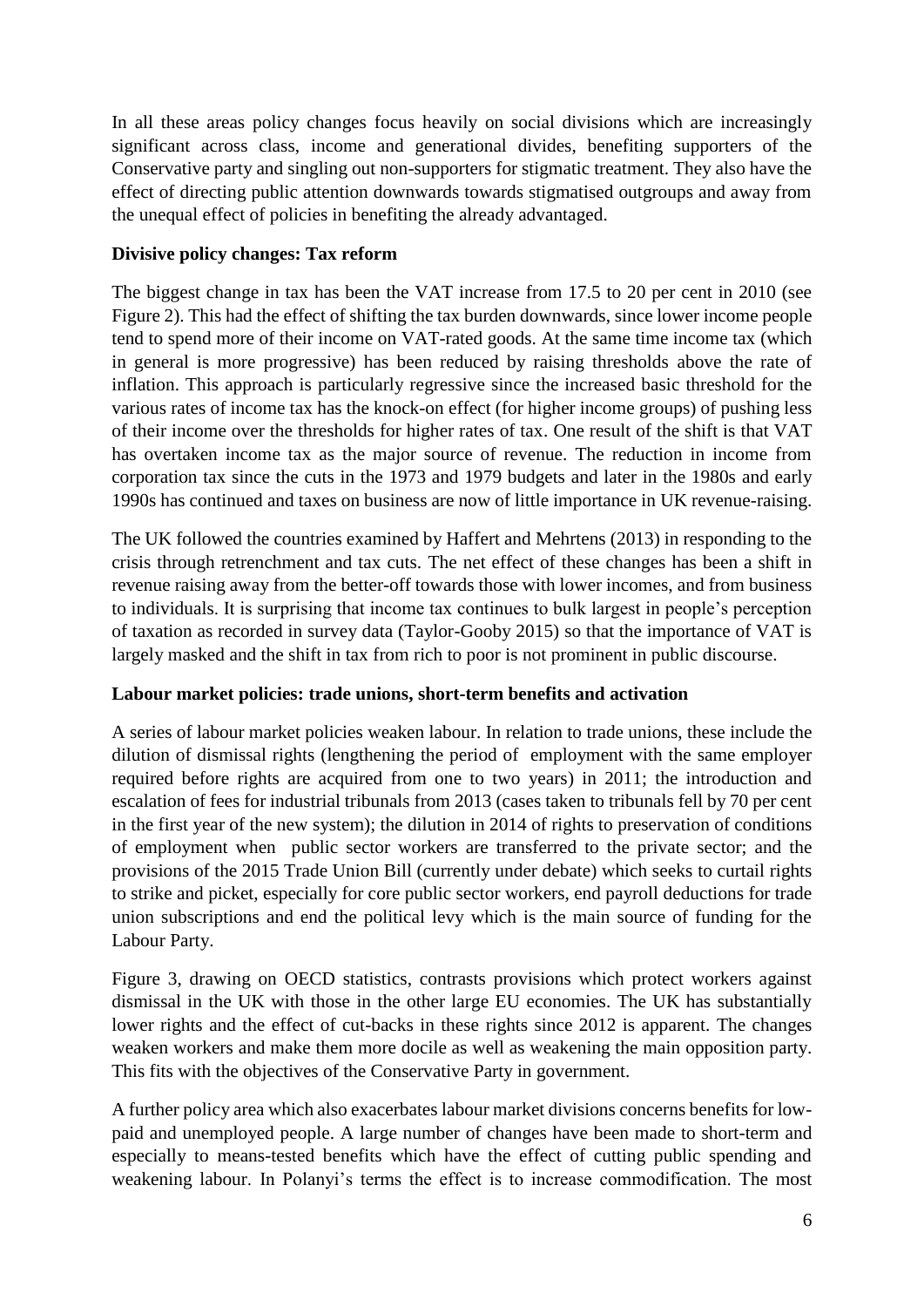important are: the changes to uprating short term benefits, the benefits cap, the limitations on housing benefit, the bedroom tax, the ending of a national system of council tax benefit, the introduction and cutting back of universal credit, the cuts in Tax Credit and the sanctions regime that affects as many as one in ten of unemployed claimers. Detailed accounts of the cutbacks are contained in two recent studies (Hills, De Agostini and Sutherland, 2016 and McKay and Rowlingson 2016)

These cuts are initially popular, especially the benefits cap and cuts to benefits for unemployed people. Table 1 from British Social Attitudes for 2014 shows that more than seventy percent of the population in every age and income group apart from the youngest support the cap, with older people who proportionately tend to vote Conservative, as is detailed below, even more likely to endorse the cap. It should be noted that the account of the cap as restricting benefits to a measure of average household income is misleading: a family getting benefits close to national average income level would, if in paid work, be entitled to extra benefits that would substantially raise their income. It should also be noted that most households (about 70 per cent) who receive short-term benefits have at least one member in paid work. The decline in class solidarity undermines support for provision for the low-waged and unemployed and there is more emphasis on desert justified by labour market contribution, as against need in the discourse about entitlement (Mau 2004; Baumberg et al 2012; van Oorschott 2000).

 Popular feeling about unemployment benefits became markedly less sympathetic in the early 2000s and has remained so despite rises in unemployment, benefit cuts and growing labour market insecurity (see for example, Baumberg 2014; Figure 5). The impact has been to reverse the modest redistribution from better-off to worse-off people achieved by the Brown government from 2007 to 2010. However, falls in real wages not immediately reflected in benefits across most of the work force meant that relative poverty did not rise as much as it would otherwise have done from 2010 to 2013. After that inequalities in income reasserted themselves so that inequality at the end of the 2010-2015 government was roughly where it had been at the beginning and is now increasing rapidly (Figure 4).

Predictions for the period from 2015 to 2020 suggest that inequality will rise substantially, in the context of real cuts in state support for most households and real falls in disposable income, with small gains at the top (Browne and Hood, 2016). This is mainly due to income tax and means-tested benefit changes. Families with children are the big losers and pensioners are relatively well protected. The VAT hike in 2010 and the impact of public services on living standards are ignored in this analysis. It should also be noted that these figures are estimated before housing costs to facilitate projection. Since inequalities in housing costs mirror income and are growing the reality in terms of disposable income is likely to be even greater.

Activation policies intensify the stigmatic treatment of the poor. The 2010 and 2015 UK governments have developed existing activation/stigmatisation programmes in three ways: cuts in benefit rates and entitlement, a new and harsher sanctions regime and tougher requirements to find work. Up-rating for benefits for those of working age is now set at one per cent below CPI, an index of inflation that omits housing costs, currently the most rapidly rising item, so that over time benefits sink in value (Hills, 2015a). There have also been freezes in benefit uprating for particular benefits, most recently for all working-age benefits for two years from April 2016. The system of sanctions for non-compliance with increasingly onerous requirements for unemployed Job Seeker's Allowance claimers has been progressively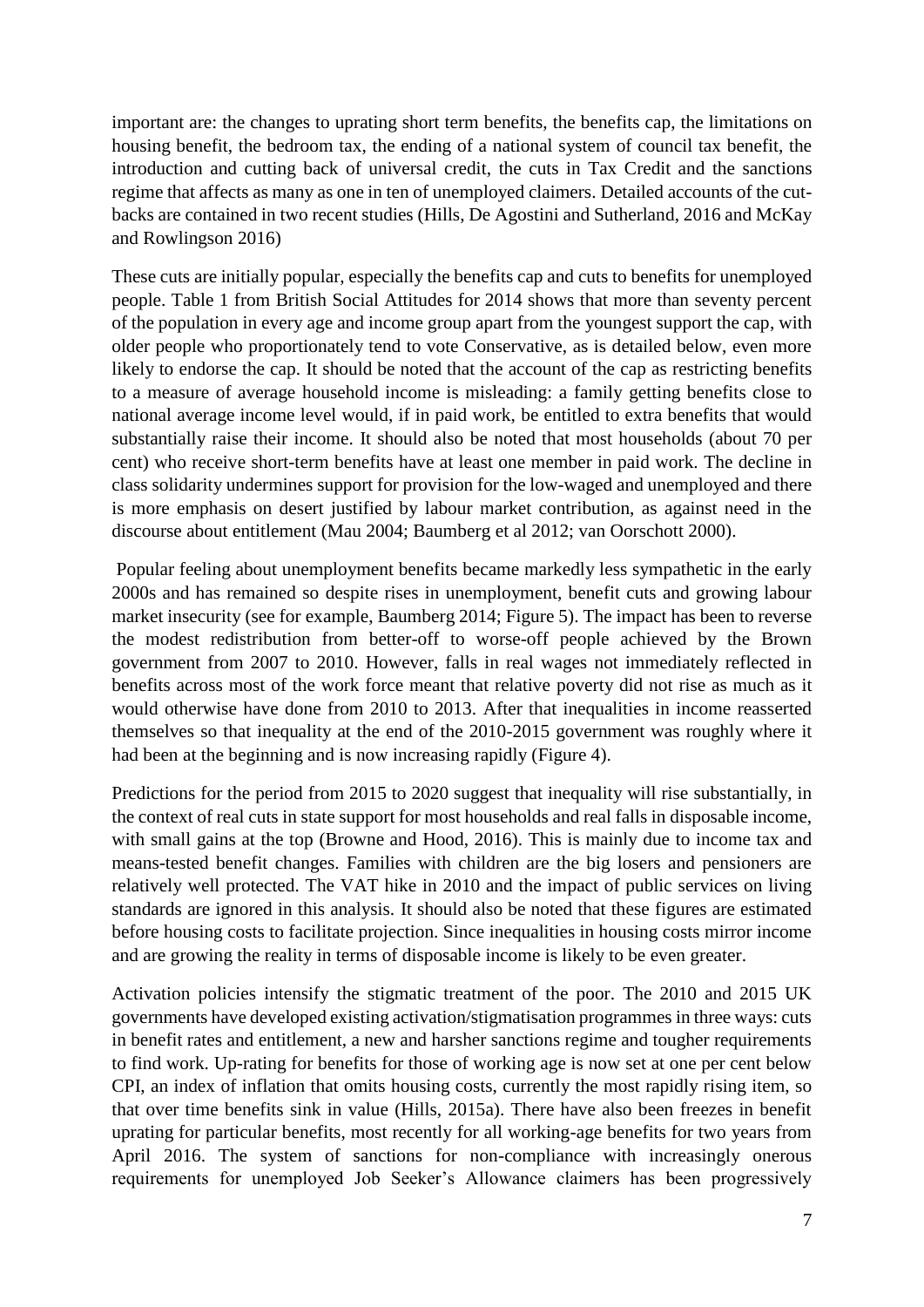tightened since 2010 .It now denies some ten per cent of them full entitlement for periods between three months and a year (Oakley 2014: 17) and is the biggest single cause of applications to food banks (Trussell Trust 2016). Since 2010, the management of job-seeking has been outsourced via the Work Programme mainly to commercial providers with payment by results conditional on shifting claimers into paid jobs. The treatment of trade unions and of benefit claimers of working age points to a theme in government policy.

The current government pursues cuts through a strategy of focusing on existing conflicts and attacking the weaker side. The key long-term development at the level of industrialisation has been the transition to a post-industrial (for example Bell 1974) or post-Fordist (Jessop 2002) form of capitalism in which manufacturing employment declines and the more heterogeneous service sector becomes the most important provider of jobs. This change results from new technology and higher productivity at home, industrialisation elsewhere and expanding international trade and greater mobility of capital.

Manufacturing employment reached its peak in western Europe in the late 1970s and trade union membership peaked in the late 1950s in the US, and in the late 1970s in the UK at about 50 per cent, in 1991 in West Germany at 35 per cent, in the mid-1990s in Scandinavian countries at over 70 per cent and in the late 1990s in Southern European countries at just under 40 per cent (OECD 2015). Now trade union membership in the UK is about 25 per cent while in Germany it is 18 per cent in Sweden 66 per cent and in the US 10 per cent. The UK government takes an opportunity to weaken trade unions and the main opposition party.

It is interesting to note that in the area of gender divisions where voting is much less fragmented and where interests are intertwined in complex ways there has been no rolling back of rights against discrimination and in employment and some expansion of the free child care places scheme that supports women in paid work. What has been described as the 'silent (r)evolution of family policy expansion' continues (Ferragina, Seelieb-Kaiser and Spreckelsen 2015).

#### **Immigration and welfare chauvinism**

A further area where a vulnerable group is subject to attack concerns immigration. There is a well-established argument that immigration weakens solidarity (see Goodhart, 2004 and Alesina and Glaser 2004. Taylor-Gooby 2005 provides a review of the debate). Figure 6 shows how the level of net immigration into the UK was relatively stable between 1970 and the early 1990s. It increased between 1995 and 2004 as the number of immigrants increased much faster than that of emigrants. There was then net stability until about 2013 when immigration again increased sharply and has continued to do so.

Immigration is mainly driven by wars and unrest elsewhere in the world, and by the opening up of the UK labour market to an expanding EU. Most academic commentators see the effect of the movement of people as broadly positive in line with comparative advantage theory (for a summary of the debate, see Migration Observatory 2015). However the mass public view immigration with suspicion and fear competition for jobs, housing and education opportunities, with welfare chauvinist attitudes increasingly influential. One result is that overall very nearly half those interviewed in the British Social Attitudes survey in 2015 thought that immigrants from outside the EU should only be entitled to benefits for up to one month maximum and a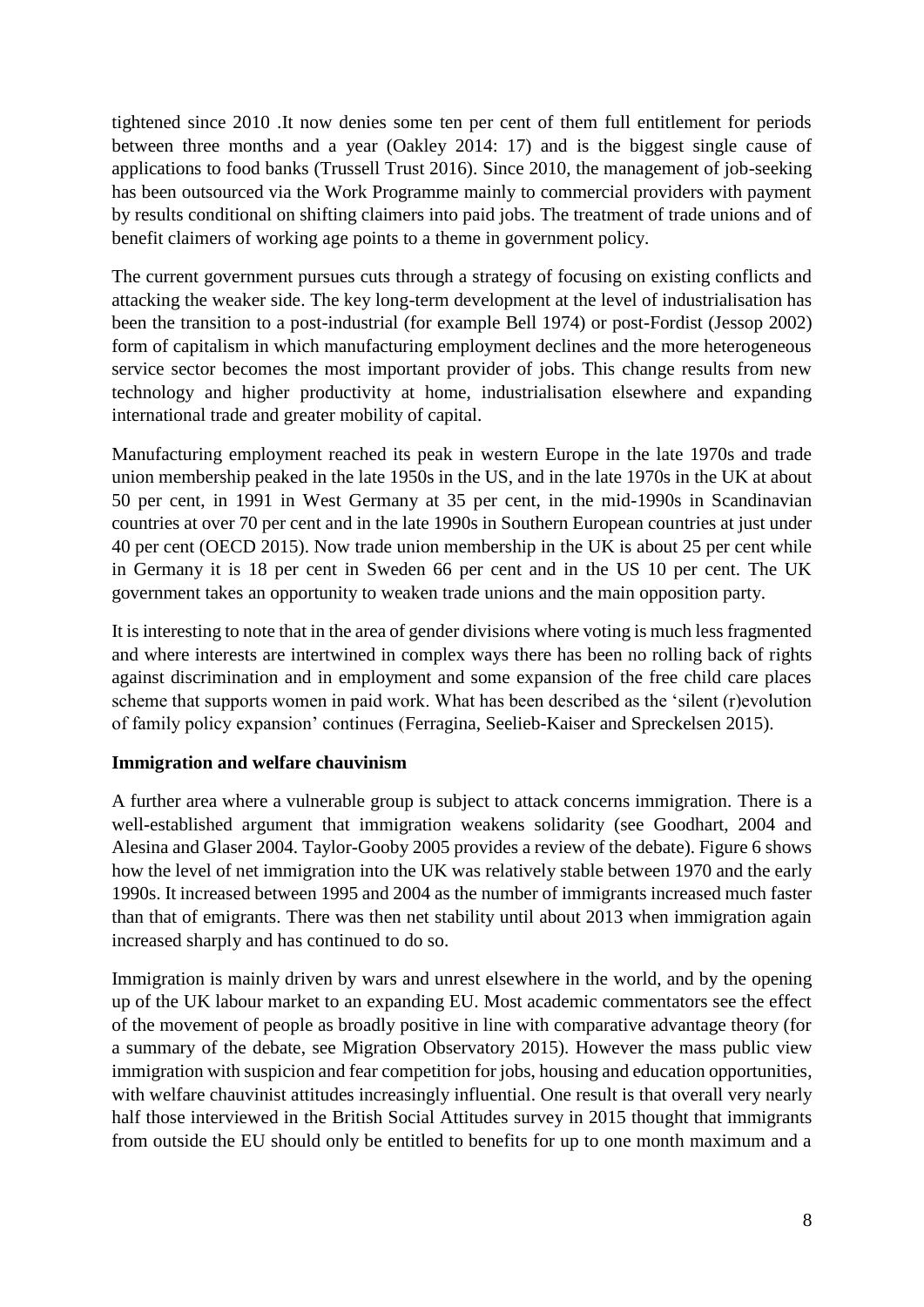substantial proportion (38 per cent) thought that the same should apply to immigrants from EU countries (see Table 2).

The government has followed this line in attitudes most notably in its 2010 and 2015 pledge to reduce net immigration from the hundreds to the tens of thousands, and in the current renegotiation of the terms of UK membership which seeks to restrict EU immigrants' rights to most benefits until they have been resident for four years or more (BBC 2016). Whether the strong possibility that this will be the outcome will impact on the UK's European membership referendum in June 2016 is at present unclear.

#### **Intergenerational divisions**

As many commentators have remarked, pensioners have been protected from austerity while younger people have been hardest hit by welfare state changes and by wage falls and slow recovery (see for example McKay and Rowlingson 2016). The state reinforces rather than compensates changes in the market, thus strengthening tensions rather than pursuing cohesion. This is reflected in a divergence of state spending on pensioners and people of working age. This is a matter of interest. After all older people will constitute the biggest source of pressure on future welfare state spending (see for example Ecofin 2012). One might not expect a government committed to a neo-liberal project of shrinking the state to avoid measures that differentially protect the group most likely to exert pressures that make that project harder.

Figure 7, drawn from the official analysis of the impact of policy changes (DWP 2015) shows how public spending on benefits for pensioners and non-pensioners has developed since the crisis in real terms, and projects the impact over the life of the current government. Spending on pensioners has steadily increased and is set to reach a plateau. Spending on other groups rises after the recession and then starts to decline as the cuts enacted by the 2010 government take effect after 2012/13. The projections show that spending for non-pensioners is set on a downward trajectory. In 2007/8 spending on families of working age and children was equivalent to 52 per cent of pensioner spending. By 2020/21 it will have fallen to 42 per cent.

The graph takes a number of relevant factors into account. The definition of pensioner benefits includes: basic pension, new pension, pension credit winter fuel bus passes, Christmas Bonus, housing allowances and Disability Living Allowance. Non-pensioner benefits include all benefits to non-pensioners including those paid to in work households. Council tax benefits are not included due to the abolition of the national scheme under the 2010-15 Coalition.

The graph also takes into account the revisions to pension age resulting from the equalling up of women's retirement age under the1995 Act and the acceleration of this process and raising of retirement ages for men and women under the 2011 Act. This is the most important factor in explanation of why spending on the pensioner group does not increase despite the increase in the older population. A further factor here is the cut-backs in benefits apart from the state pension that go mainly or entirely to this groups, most importantly Disability Living Allowance and Attendance Allowance, and to some extent Housing Benefits.

It should be noted that the calculation refers to cash benefits and does not cover the impact of services in kind on older and younger people. While the health service and schooling have been to a considerable extent protected, social housing and personal social services in particular have been cut, severely damaging both groups (IFS 2015, Figure 7.3).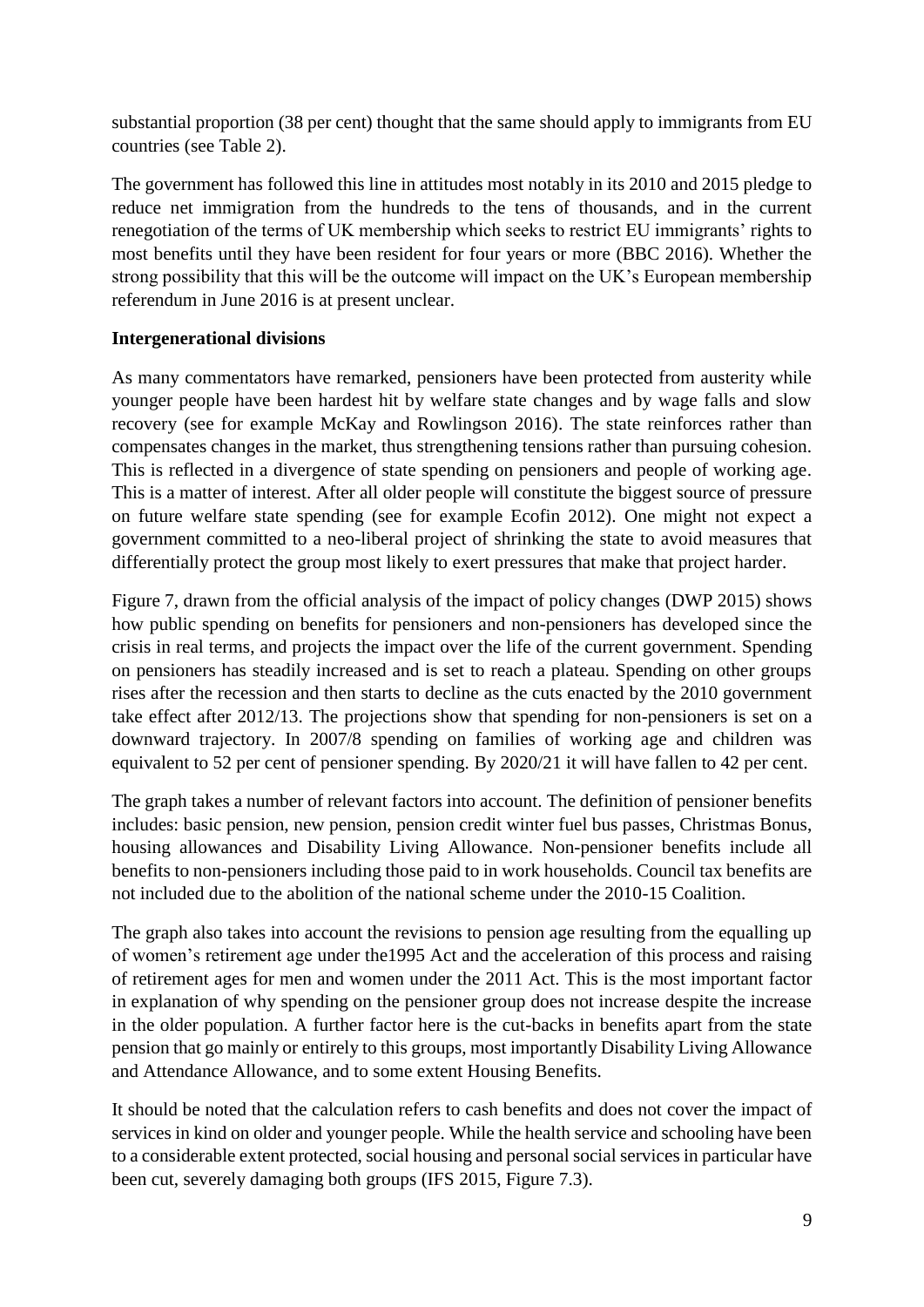While there are real cuts in benefits for both groups and further cuts are in train, Figure 7 reflects the generally agreed view that the triple lock of uprating by earnings or prices indices or a set amount has protected pensioners in a way that claimers of other benefits who have no such protection have not enjoyed. Government policy has exacerbated divisions between older and younger people and is set to make the gap wider in the future.

#### **Age, Voting and Universal Cuts.**

Age is one of the key markers of party support in the UK and this explains relative government generosity towards older people. Further analysis of voting behaviour using the IPSOS-Mori combined dataset indicates that the existing age divisions in political support have become much more marked in recent years: over 65s were one fifth more likely to vote Conservative than Labour in 2005 (Ipsos-Mori 2015). In 2010 they were twice as likely. Under 25s are half as much more likely to vote Labour as Conservative in 2005 but for this group there is little change in the ratio, so the age effect has been dramatically enhanced (Figure 8). The dataset used draws together all the responses in a series of surveys over the campaign period and is considered a good guide to how people actually vote. The voting statistics show why it makes sense for the Conservative government to convince the electorate that it is and will protect and enhance support for this key group of Conservative voters.

The age effect is exacerbated by the fact that the over 65s are in both elections roughly twice as likely to turn out and vote compared with younger voters. Figure 9 gives voting weighted by turnout for the oldest and youngest groups. This shows that the Conservative party is more than three times as likely to draw effective support from old as from young people by the end of the period covered in 2015 while Labour draw roughly equal voting impact from old and young. This provides a simple explanation of Conservative policies favouring older people and of the use of welfare state policy to enhance rather than resolve an existing division in attitudes.

Three further points should be born in mind in relation to age policy and the divisive welfare state, concerning wealth, spending on public services which do not enjoy ring-fenced budgets and population and GDP growth. First wealth. Hills and Stewart examine existing data on the impact of the crisis on wealth distribution and show that in absolute terms and in relation to incomes wealth rose much more for those at the top than for those at the bottom between 2006 and 2012: 'an increase of 4.7 years of average income for those in the  $90<sup>th</sup>$  percentile as compared with less than two months for those at the tenth percentile' (Hills and Stewart 2016, p 264). The result was that the wealthy survived the pain of the crisis with their fortunes relatively unscathed. Those at the bottom, for whom market incomes and benefits are far more important, suffered real losses. Hills and his colleague: 'to those who placed the responsibility for the crash and the subsequent recession at the doors of wealthy and irresponsible investors…it may appear as a sharp injustice.' (Hills and Stewart 2016 264).

The analysis goes on to consider intergenerational divides in wealth that have been exacerbated across the population by the weakening of the occupational pensions available to most of the middle class and by the fall in owner-occupation after 2007. Hills points out that the median 60 year old had wealth (including housing and pension rights) of some £425 thousand pounds in 2012, while for a thirty year old, the equivalent figure was sixty thousand pounds. To achieve the wealth levels of the current older generation the thirty-year old would have to save some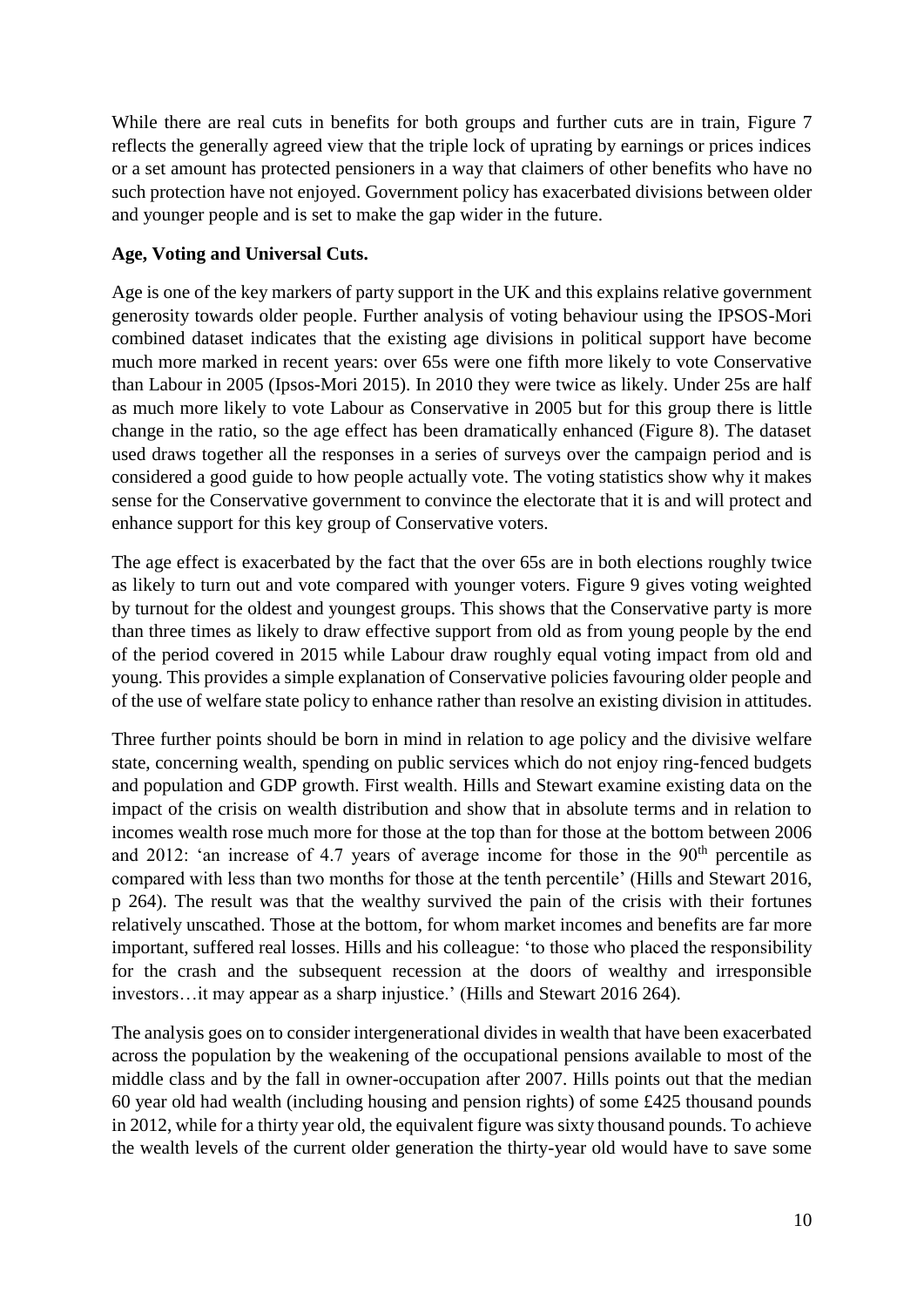thirty-three pounds a day, which is more or less impossible (Hills, Cunliffe and Oboloskaya, 2016, 287-8).

Most people are going to have less wealth in the future. That is to talk of medians. From the point of view of distributions, Hills points out that the top and bottom decile ratio for 55-64 year olds is 48 to one. For 25-34 year olds it is 61 to one. It is difficult to see a process that will promote greater equality in wealth holdings over time. Indeed as occupational pensions decline further and owner occupation becomes steadily more difficult to attain, inequality both intergenerationally and between better and worse off groups is likely to grow greater. The net effect is to exacerbate the divisions that lie behind the welfare state policies discussed above. This underlines the importance of moving towards policies that mitigate rather than exaggerate such differences.

The second point concerns public services. Here it should be noted that there have been very large cuts in spending in kind on older people, particularly by local government. The number of older people getting local authority commissioned care fell by a third, from 1.2 to 0.8 million between 2008/9 and 2013/14 although the older population was growing over the period (Burchardt et al 2016). Burkhardt and her colleagues also note that a measure of growth in population-adjusted local authority spending on those over 65 years old fell by about half between 2008/9 and 2013-14. Despite the roughly horizontal trend from 2013 onwards in realterms spending on benefits for older people shown in Figure 7, other areas of state spending on this group are being cut back.

The third point takes into account population growth, change in GDP and changes in benefits, looking forward and projecting Figure 7 on the basis of government plans. If we confine our attention simply to cash benefits (basic pension, new pension, pension credit, winter fuel, bus passes and the Christmas bonus) spending on pensioners is projected to fall from 5.5 to 5 per cent of GDP between 2014 and 2020 (see Figure 10 which shows projected spending on pensioners as a percentage of GDP). This is partly due to the changes in entitlement age mentioned earlier and partly due to projections that GDP will rise faster than earnings or prices in the future. The assumption of government planning is that national resources will grow faster than the incomes. The blunt truth is that government policy presumes that most people will not share the increase in national prosperity. This is a powerful illustration of the shift away from the view that the welfare state needs to reconcile differences and build cohesiveness. It reflects the weakening of the bargaining power of labour achieved by the trade union and short-term benefit policies discussed earlier.

If we include housing benefits and Attendance Allowance and Disability Living Allowance in the calculation of benefits available to pensioners, the percentages are greater but the pattern of a fall is the same: from 6.5 to 5.7 per cent (PPI, 2016). The slightly more rapid rate of decline is due to the cuts in these benefits and especially disability benefits announced in the 2016 Budget. At the time of writing the future of the disability cuts is uncertain. The cuts may be deferred following their rejection by back-bench Conservatives. The government has said it will not purse some of them, but has not said how it will make the savings in the welfare budget that are still included in its plans.

This takes us to a further aspect of intergenerational division: one perspective is that the UK government is seeking to cut the welfare state and that its cuts are focused very much on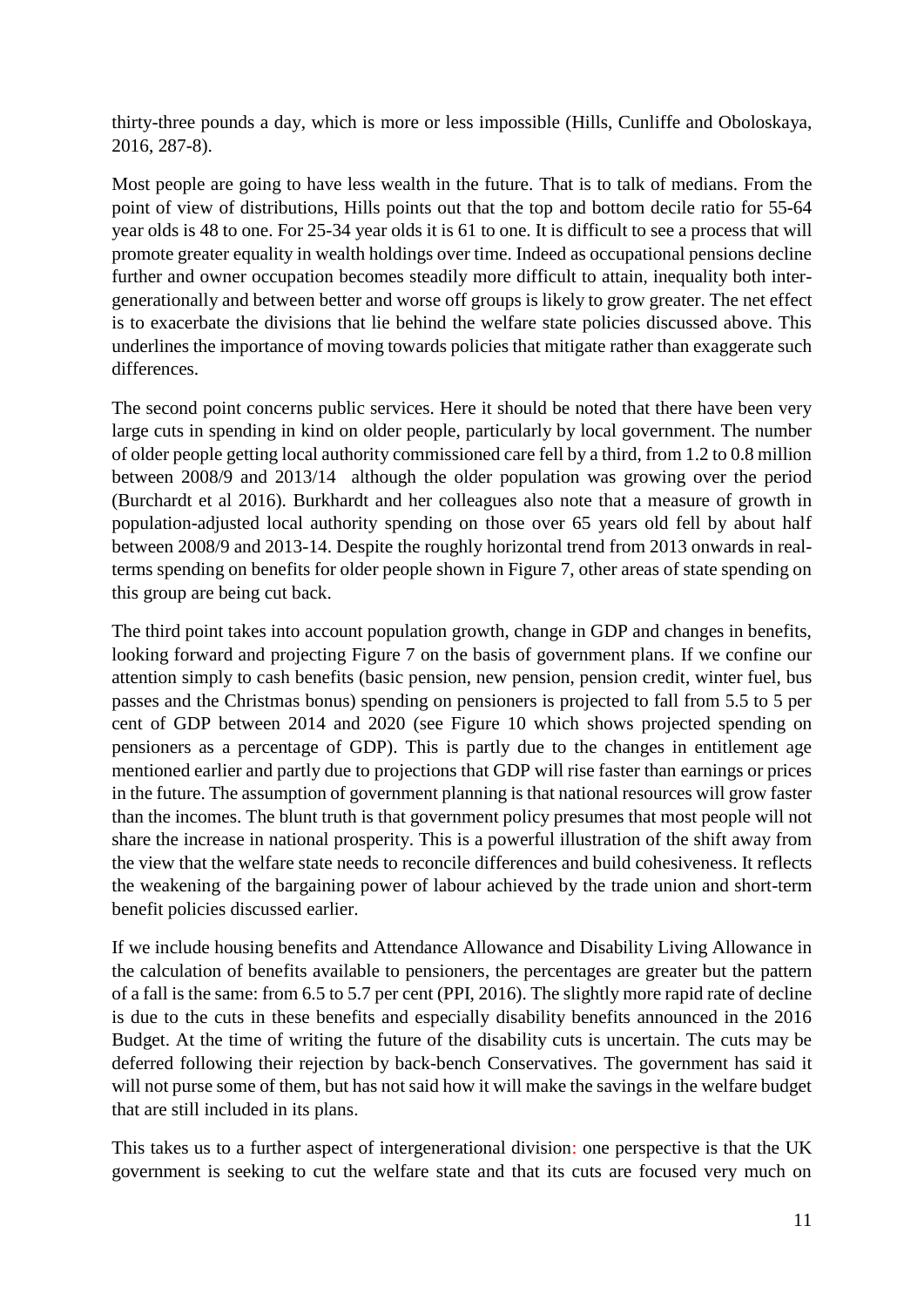particular groups and needs that are not supported by the mass of the public: unemployed people, claimers of working age and immigrants. There is evidence from public opinion surveys and from studies of the incidence of cuts to support this view. Similarly the government seeks to weaken trade unions which are in decline and uses the opportunity to weaken Labour the main opposition party.

This view is often linked to the assumption that government is supporting the pensioners who are more likely to vote for it. There is considerable evidence of support for the Conservative party from pensioners and this support has risen sharply in recent years. It is also true and very widely accepted that the relative protection of pensions and the stringent cuts in benefits for non-pensioners are one of the most striking features of the 2010 and 2015 governments' social policies. However this perspective may not pay sufficient attention to the impact of cuts on other benefits claimed by pensioners. It may also fail to take account of the fact that the triple lock will not keep pensions up to the level of GDP growth, because earnings and prices are not expected to parallel that growth

#### **Conclusion**

Welfare states have always been seen as about social cohesion. Across Europe governments face the challenge of stagnant growth and in responses retrenchment has tended to predominate over resilience and consolidation rather than tax increases are the main policy directions. The UK is a particularly interesting example due to its distinctive majoritarian democracy, antiwelfare government and the way in which divisive trends in policy and political attitudes have been exploited to advantage government supporters so that pro-cuts parties can get elected while damaging the system of social provision.

The current UK government faces the problem that it is committed to cutting welfare spending and that most financial support for the party of government comes from rich minorities and from business. Welfare retrenchment is difficult in a democracy, as many writers have pointed out. The government is pursuing its policy goals using a number of tactics which include: direct attacks on the funding base of the main opposition party, reduction in the rights of workers and in benefits available to them, cuts in unpopular, direct and progressive taxes and increases in the less visible regressive taxes, cuts and a more stringent regime for short-term benefits available to those out of work and of working age made possible by the stigma attached to these benefits, attacks on benefits available to immigrants, and exploitation of age-divisions which are of growing importance. In fact, despite increases in headline state pension rates, public spending on pensions as a share of GDP is set to decline and other state spending on older people is being cut very sharply. Nevertheless the salience of age divisions in social spending, summed up in the 'triple lock' and the 'benefit cap', is associated with an increase in Conservative voting by older people.

The government is seeking to change the direction of the welfare state in the UK from an engine of social cohesion to one of social division in order to implement difficult policies by favouring supportive groups and directing cuts to non-supporters. It is exploiting and exacerbating existing divisions to do so, perhaps most importantly age divisions. Government policies certainly visit much harsher cuts on younger people than on older people, working with the existing division of interest and of resources between the two groups. However, as part of the overall project of cutting the UK welfare state radically and achieving the goal of embedding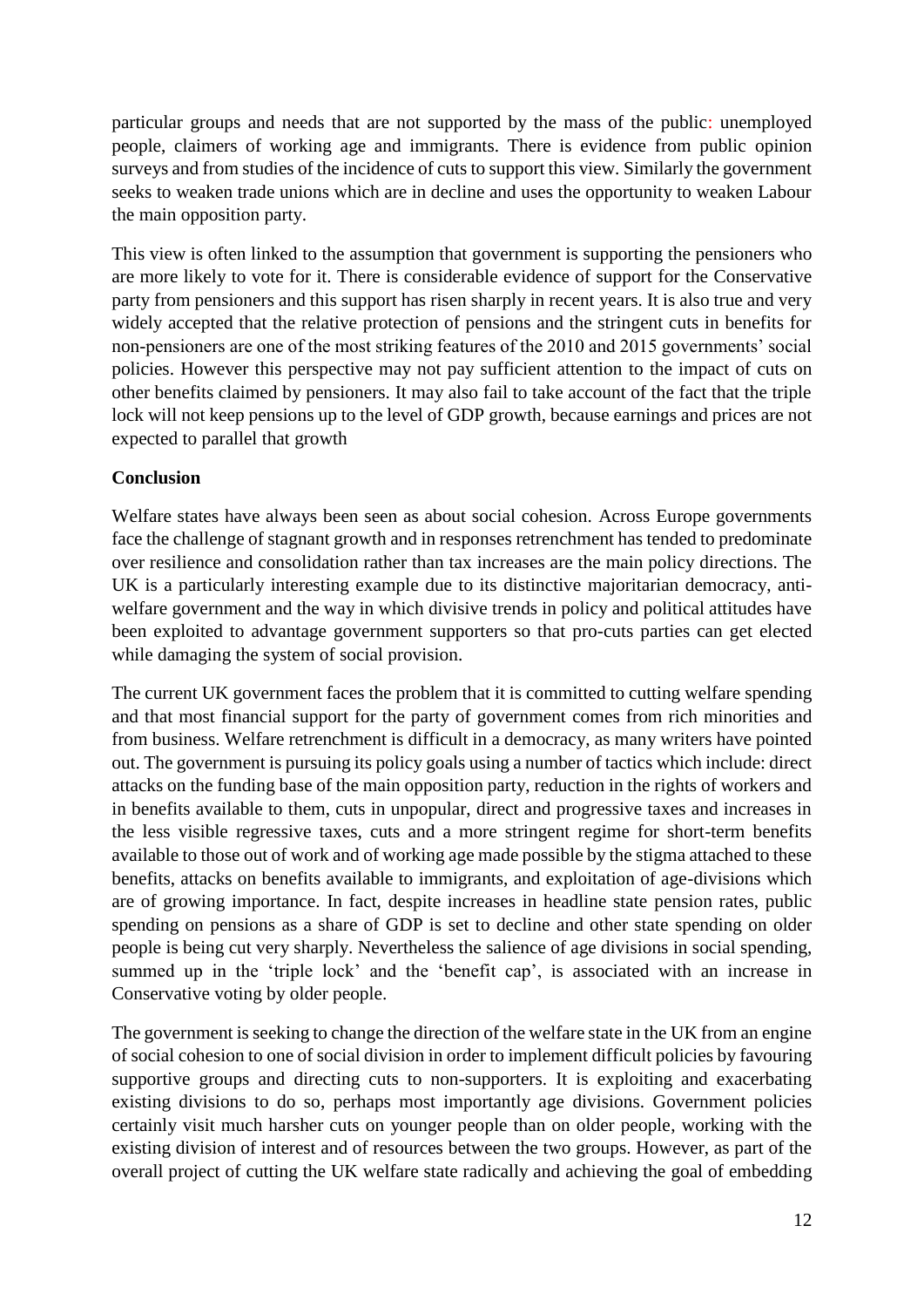those cuts permanently, the government will also cut back, to a lesser extent, on social spending on pensioners as a whole. The government plans to direct a declining proportion of national wealth to spending on both pensioners and non-pensioners. From this perspective, we are all, as the UK prime minister repeatedly puts it, in it together.

#### **References**

Alesina, A. and Glaser, E. (2004) Fighting Poverty in the UWS and Europe, Oxford, Oxford University Pres.

Armingeon, K. (2012) *'*The Politics of Fiscal Responses to the Crisis of 2008–2009' Governance: An International Journal of Policy, Administration, and Institutions, 25: 4, 543– 565).

Baldwin, P., 1990. The Politics of Social Solidarity: Class Bases of the European Welfare State, 1875-1975, Cambridge: Cambridge University Press.

Baumberg, B., Bell, K. and Gaffney, D. (2012) Benefits Stigma in Britain, TurnToUs, London. Baumberg, B. (2014) Benefits and the cost of living, British Social Attitudes, 2014, http://www.bsa.natcen.ac.uk/latest-report/british-social-attitudes-

31/benefits/introduction.aspx

Bell, D. (1974). The Coming of Post-Industrial Society. New York: Harper Colophon Books, BBC (2016) Q&A: What Britain Wants from Europe, [http://www.bbc.co.uk/news/uk-politics-](http://www.bbc.co.uk/news/uk-politics-32695399)[32695399](http://www.bbc.co.uk/news/uk-politics-32695399) 17 February

BIJ (2011) Financing of the Conservatives [https://www.thebureauinvestigates.com/2011/02/08/city-financing-of-the-conservative-party](https://www.thebureauinvestigates.com/2011/02/08/city-financing-of-the-conservative-party-doubles-under-cameron/)[doubles-under-cameron/](https://www.thebureauinvestigates.com/2011/02/08/city-financing-of-the-conservative-party-doubles-under-cameron/)

Bochel, H., and Powell, M. (2016) The Coalition Government and Social Policy, Bristol, Policy Press.

Bonoli, G. (2005) 'The Politics of the New Social Policies', Policy and Politics, 33, 3.

Bonoli, G. and Natali, D. (2012) The Politics of the New Welfare State, Oxford: Oxford University Press

Browne, J and Hood, A (2016) Living Standards, Poverty and Inequality in the UK: 2015-16 to 2020-21, IFS RS114.

Burkhardt, T. and Obolenskaya, P. and Vizard, P. (2016) in Lupton et al, (eds) 2016 op. cit.

Crosland, R. (1964) The Future of Socialism, London: Jonathon Cape.

De la Porte, C. and Heins, E. (2014) 'A new era of European Integration? Governance

DWP (2015) Outturn and Forecast: Autumn Statement 2015. <https://www.gov.uk/government/statistics/benefit-expenditure-and-caseload-tables-2015>

EC (2013) Beyond the six pack and two pack. Memo/13/318. Brussels, Belgium, 10 April, [http://europa.eu/rapid/press-release\\_MEMO-13-318\\_en.htm](http://europa.eu/rapid/press-release_MEMO-13-318_en.htm)

Ecofin (2012) The 2012 Ageing Report, [http://ec.europa.eu/economy\\_finance/publications/european\\_economy/2012/pdf/ee-2012-](http://ec.europa.eu/economy_finance/publications/european_economy/2012/pdf/ee-2012-2_en.pdf) [2\\_en.pdf](http://ec.europa.eu/economy_finance/publications/european_economy/2012/pdf/ee-2012-2_en.pdf) 

Esping-Andersen, G., (1990) The Three Worlds of Welfare Capitalism. Princeton University Press.

Fact Check (2013) Who Funds Labour and the Tories? <http://blogs.channel4.com/factcheck/labour-funding-party-donors-tories-factcheck/13899>

Ferragina, E., Seeleib-Kaiser, M., Spreckelsen, T. (2015) 'The Four Worlds of 'Welfare Reality': Social Risks and Outcomes in Europe', Social Policy and Society 14: 2 287-307. doi: 10.1017/S1474746414000530 consulted 20.5.2016.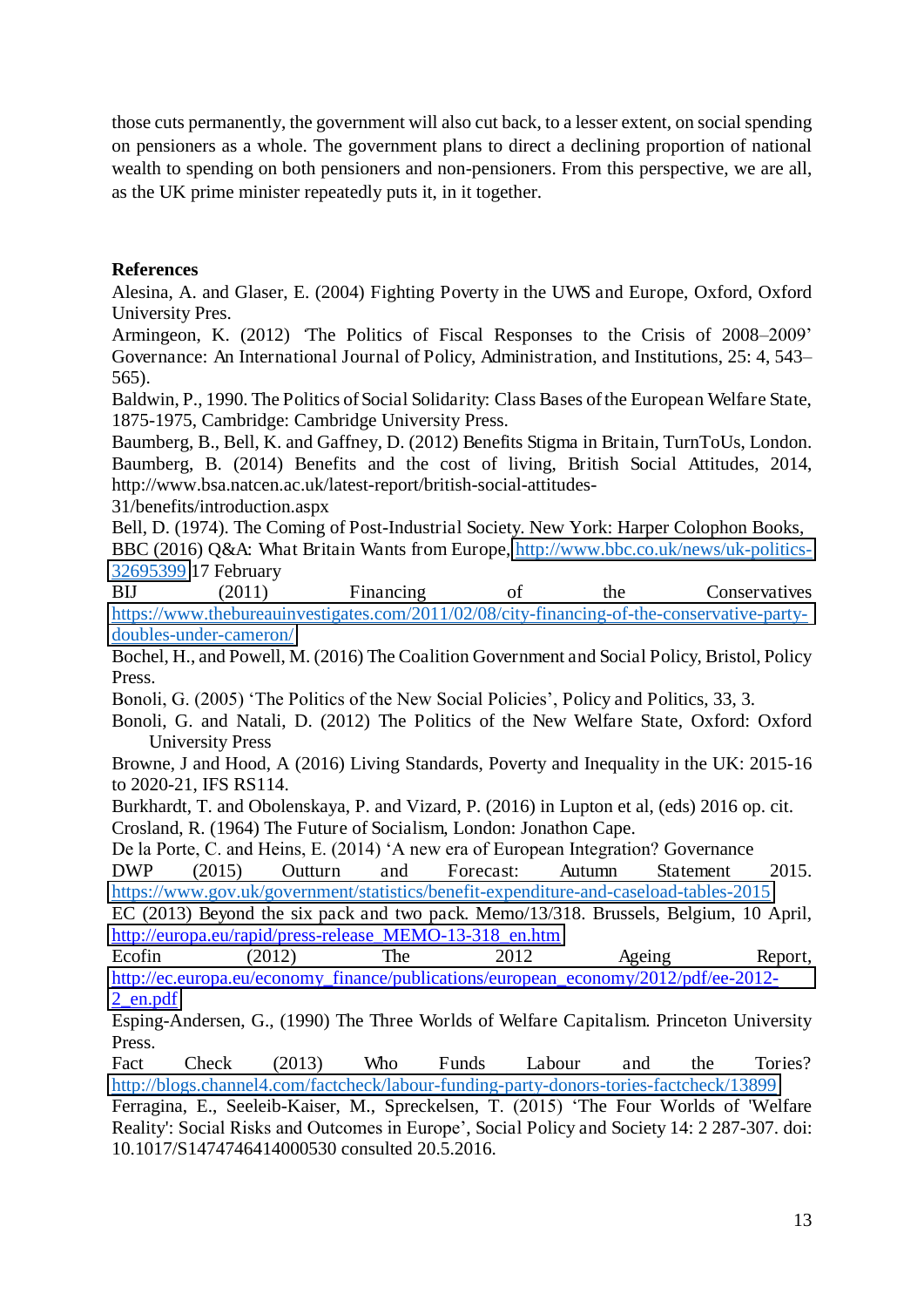Fitzgibbon, J., Leruth, B. and Startin, N. (2017) Euroscepticism as a Transnational and Pan-European Phenomenon, London: Routledge.

Goodhart, D. (2004) 'Is Britain too diverse?' Prospect Magazine, February.

Goodin, R. and le Grand, J. (1987) Not Only the Poor, London: Allen Lane.

Goodin, R. E. (1988) Reasons for Welfare: The Political Theory of the Welfare State, Princeton, NJ: Princeton University Press.

Gough, I. (2014) Welfare States and Environmental States, LSE working paper.

Gough, I., (2011). 'From financial crisis to fiscal crisis', in: Farnsworth, K., Irving, Z.M. (Eds.), Social Policy in Challenging Times, Policy Press, Bristol, UK.

Gough, I. (1979) The Political Economy of the Welfare State, Basingstoke: Macmillan.

Haffert, L. and Mehrtens, P. (2013) From Austerity to Expansion? MPIfG Discussion Paper 13/16 [http://www.mpifg.de/pu/mpifg\\_dp/dp13-16.pdf](http://www.mpifg.de/pu/mpifg_dp/dp13-16.pdf) consulted 20.5.2016.

Hay, C., Wincott, D., (2012) The Political Economy of European Welfare Capitalism. Basingstoke: Palgrave Macmillan.

Hemerijck, A., (2012) Changing Welfare States. Oxford University Press.

Hills, J. and Stewart, K. (2016) 'Socioeconomic inequalities', in Lupton et al, (eds) 2016 op. cit.

Hills, J. De Agostini, P. and Sutherland, H. (2016) 'Benefits, pensions, tax credits and direct taxes', in Lupton et al, (eds) 2016 op. cit.

Hills, J., Cunliffe, J. and Obolenskaya, P. (2016) 'The changing structure of UK inequality since the crisis', in Lupton et al, (eds) 2016 op. cit.

Hills, J. (2015a) *The Coalition's record on cash transfers, poverty and inequality, 2010*-2015. http://sticerd.lse.ac.uk/dps/case/spcc/WP11.pdf. Consulted 1 May 2015

Ipsos-Mori (2015) How Britain Voted in 2015, https://www.ipsos-

mori.com/researchpublications/researcharchive/3575/How-Britain-voted-in-2015.aspx IFS (2015) Green Budget, London: IFS.

Jessop, R. (2002) The Future of the Capitalist State, Cambridge: Polity.

Kahneman, D. and Tversky, A. (1979) Prospect Theory: An Analysis of Decision under Risk, Econometrica,. 47, 2. pp. 263-292.

Lijphart, A. (2012) Patterns of Democracy, Yale: Yale University Press.

Lister, R., Williams, F., Antonnen, A., Bussemaker, M., Gerhard, U.; Heinen, J., Johansson, S., Leira, A., Siim, B., Tobio, C. with Gavanas, A. (2007) Gendering citizenship in western Europe: new challenges for citizenship research in a cross-national context, Bristol: Policy Press.

Lupton, R., Burchardt, T., Hills, J., Stewart, K. and Vizard, P. (2016) Social Policy in a Cold Climate, Bristol, Policy Press.

Marshall, T. (1963) 'Citizenship and Social Class', in Marshall, T. Sociology at the Crossroads, London: Heinemann.

Martin, J. (2015) 'Activation and active labour market policies in OECD countries: stylised facts and evidence on their effectiveness', IZA Journal of Labor Policy, 4:4.

Mau, S (2004) 'Welfare Regimes and the Norms of Social Exchange', Current Sociology, 52, 1, 53-74.

McKay, S. and Rowlingson, K. (2016) 'Social security reform under the coalition and under the Conservatives', In Bochel and Powell (eds) op. cit.

Migration Observatory (2015) The Fiscal Impact of Immigration into the UK, <http://www.migrationobservatory.ox.ac.uk/briefings/fiscal-impact-immigration-uk>

O'Connor, J. (1973) The Fiscal Crisis of the State, Transaction Publishers, New York.

OECD (2016) Trust in Government, [http://www.oecd.org/gov/trust-in-government.htm,](http://www.oecd.org/gov/trust-in-government.htm) consulted 20.5.2016.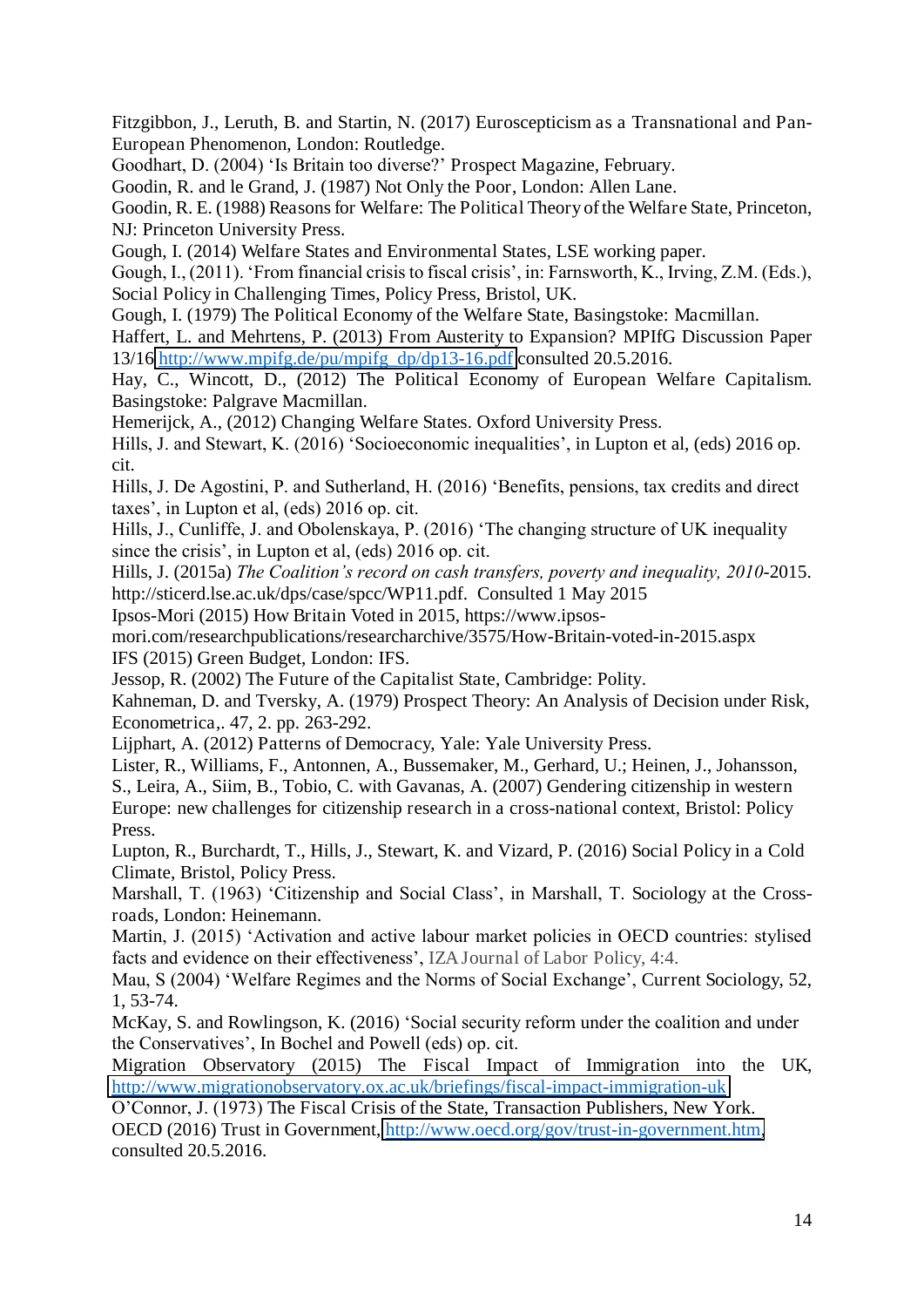OECD (2011) Restoring Public Finances, OECD, Paris.

[Http://Www.Oecd.Org/Governance/Budgetingandpublicexpenditures/47558957.Pdf](http://www.oecd.org/Governance/Budgetingandpublicexpenditures/47558957.Pdf) accessed 30 Dec 2012.

OECD (2014) Welfare Spending Update, http://www.oecd.org/els/soc/OECD2014-Social-Expenditure-Update-Nov2014-8pages.pdf

Offe, C. (1984) The Contradictions of the Welfare State, London: Hutchinson.

Pierson, P. (1994) Dismantling the Welfare State, Cambridge University Press, Cambridge.

Pierson, P. (2001) 'Coping with Permanent Austerity' in Paul Pierson (Ed) The New Politics of the Welfare State, Oxford University Press, Oxford.

Polanyi, K. (1944) The Great Transformation, New York: Farrar and Rhinehart.

PPI, (2016) Pension Facts http://www.pensionspolicyinstitute.org.uk/pension-facts/pensionfacts-tables/state-pensions-general-table-3

Rummery, K. (2016) 'Inequalities' in Bochel and Powell (eds.) 2016, op. cit.

Saville, J. (1957) 'The Welfare State', The New Reasoner, 3, Winter 1957-58, pp.5-25.

Scharpf, F.W., Schmidt, V.A., (2000). Welfare and Work in the Open Economy: Volume II: Diverse Responses to Common Challenges in Twelve Countries. Oxford University Press.

Schmidt, V. (2002) The Futures of European Capitalism Oxford: Oxford University Press.

Starke, P. Kaasch, A. and van Hooren, F. (2013) The Welfare State as Crisis Manager, Basingstoke: Palgrave.

Streeck, W. (2015) The Rise of the European Consolidation State MPIfG Discussion Paper 15/1 [http://www.mpifg.de/pu/mpifg\\_dp/dp15-1.pdf,](http://www.mpifg.de/pu/mpifg_dp/dp15-1.pdf) consulted 20.5.2016.

Tawney, R., (1923) The Affluent Society, London: Bell.

Taylor-Gooby, P. (2001) New Risks, New Welfare, Oxford: Oxford University Press.

Taylor-Gooby, P. (2005) 'Is the Future American?' Jnl Soc Pol, 34, 4:61-672.

Taylor-Gooby, P. (2012) 'Root and Branch Restructuring to Embed Major Cuts. Social Policy and Administration, 46, 1, 61-82.

Taylor-Gooby, P. (2013). The Double Crisis of the Welfare State and What We Can Do About It. Palgrave, Basingstoke.

Taylor-Gooby, P., Stoker, G., (2011). 'The Coalition Programme' The Political Quarterly 82,  $4-15.$ 

Trussell Trust (2016) Latest Stats,<https://www.trusselltrust.org/news-and-blog/latest-stats/> consulted 20.5.2016.

van Kersbergen and Vis, B. (2014) Comparative Welfare State Politics: Development,

Opportunities, and Reform, Cambridge, Cambridge University Press.

Van Oorschot, W. (2000) 'Who Should Get What, and Why? On Deservingness Criteria and the Conditionality of Solidarity among the Public', Policy & Politics, 28: 1, 33-48.

Weaver, R K (1986) 'The Politics of Blame Avoidance' Journal of Public Policy 6 (4): 371- 98.

#### **Figure 1: Public Spending as % GDP 2000-2014 (predicted)-2020 (IMF WEO Database)**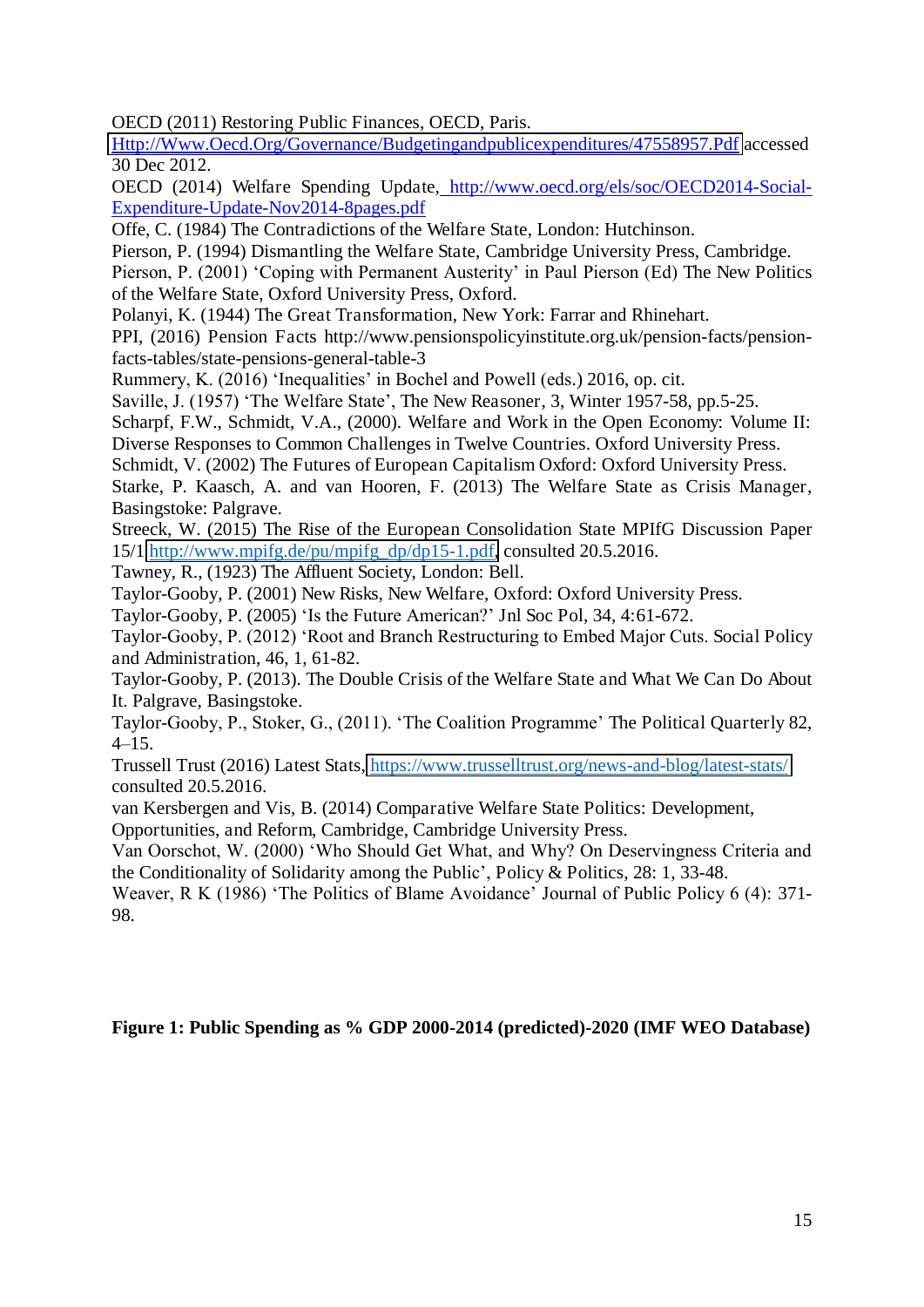

**Figure 2: Revenue as % GDP: the rise of VAT, and fall of corporation taxes (OECD statistics)**



**Figure 3: Employment Protection Index (version 2) OECD Statistics**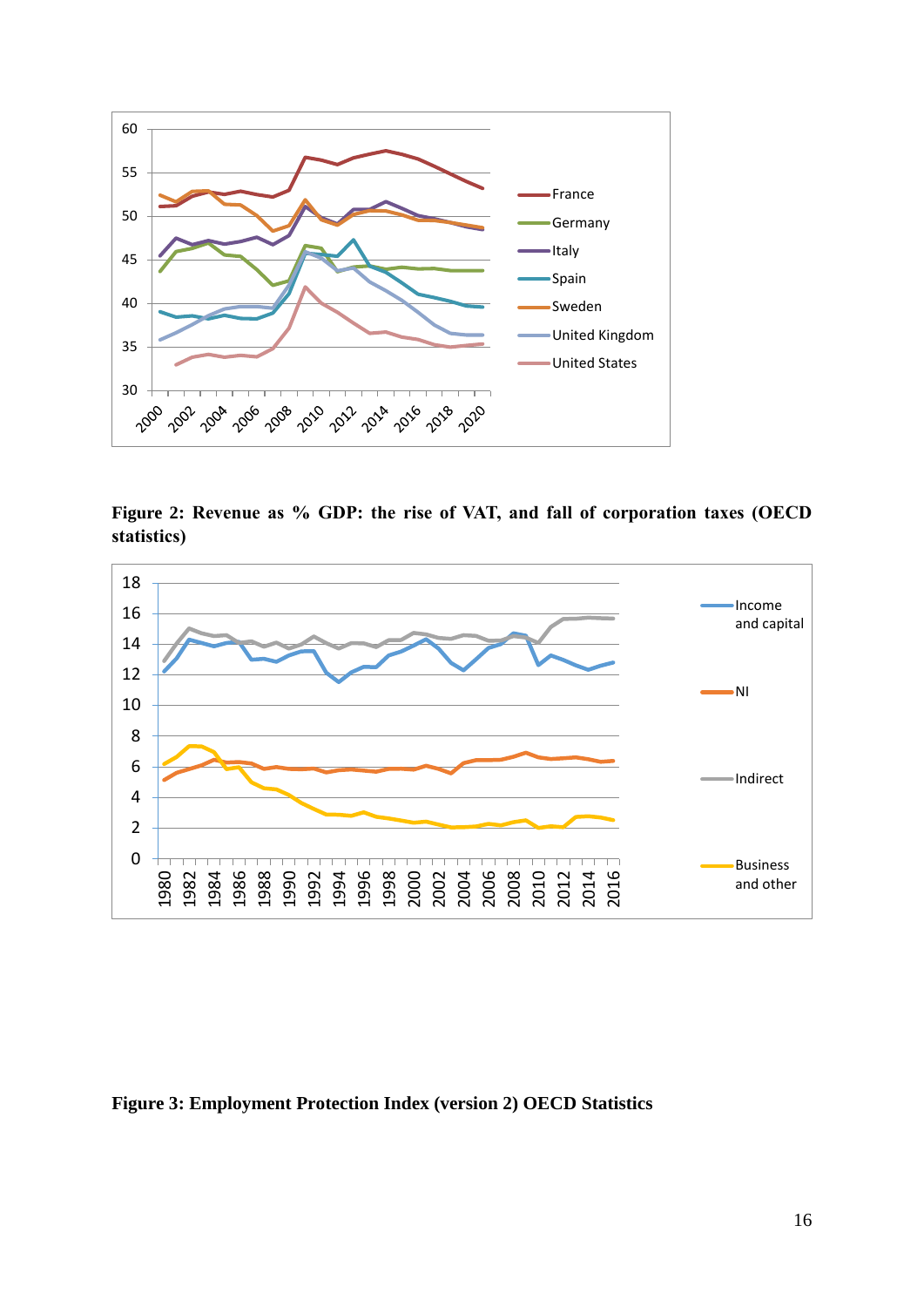

**Figure 4: Relative Poverty Before Housing Costs: Browne and Hood 2016.** 



**Figure 5: Perceptions of the Impact of Unemployment Benefits, 1983-2014, BSA**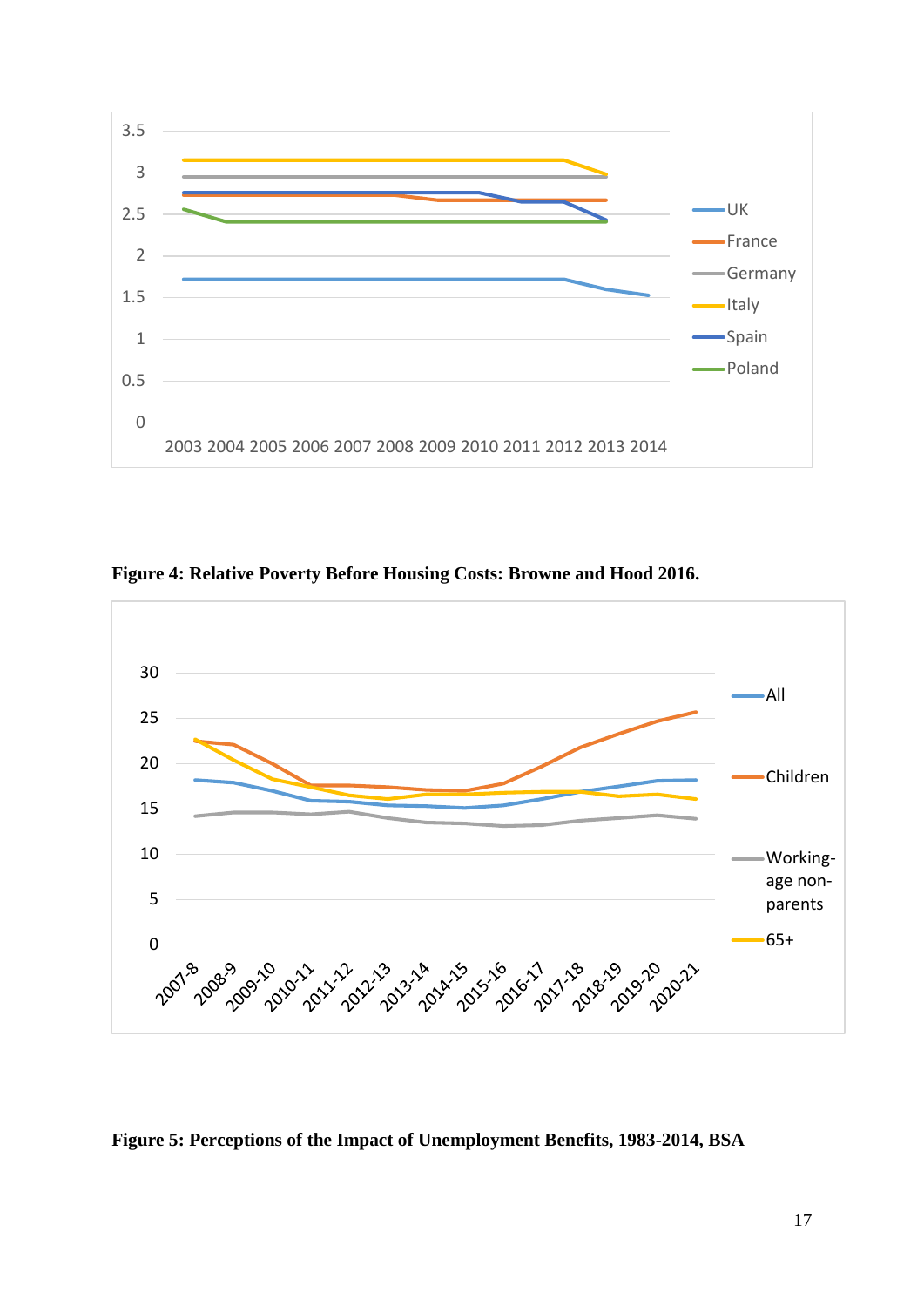

**Figure 6: Immigration and Emigration, UK Statistics (International Passenger Survey, ONS)** 



18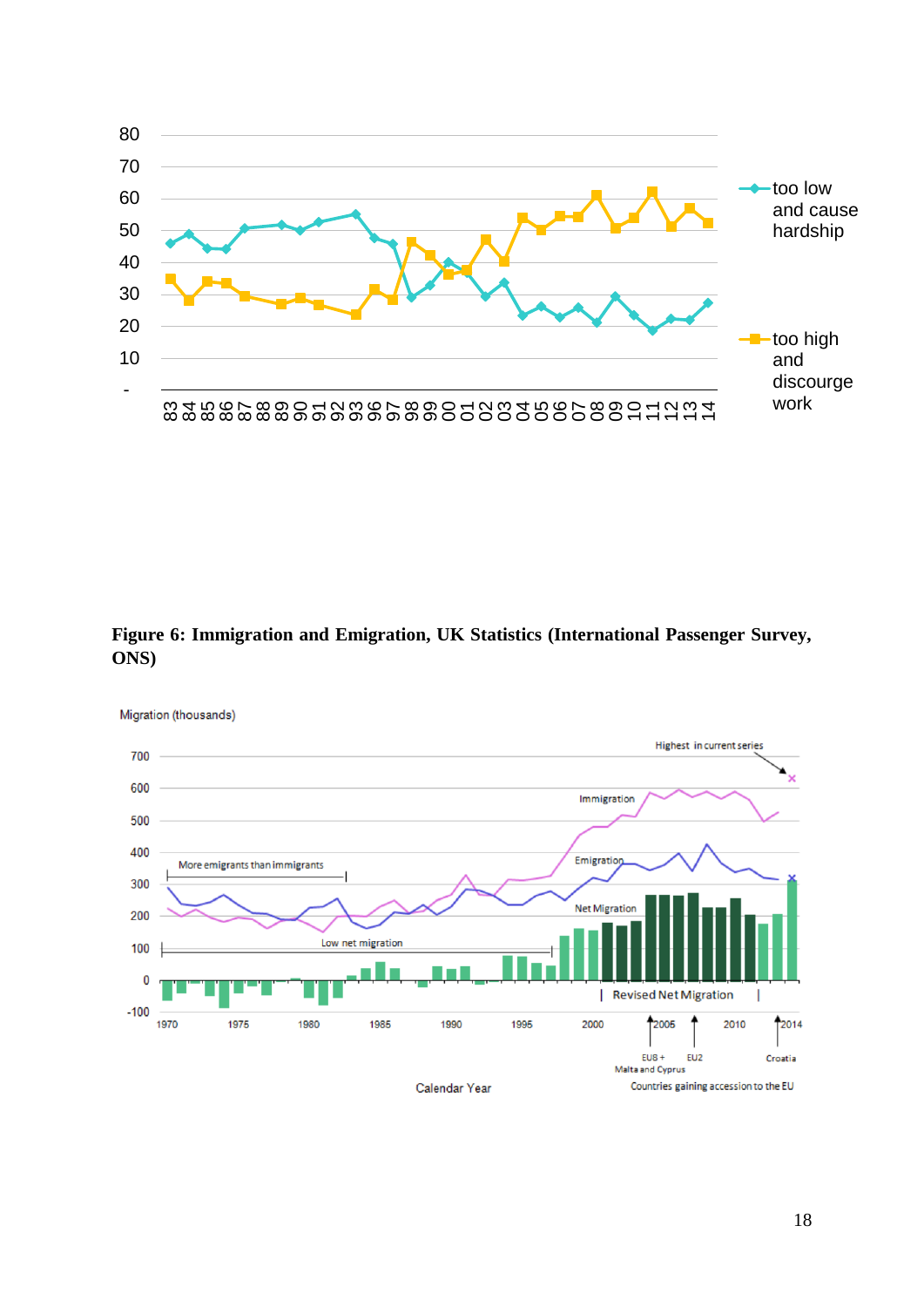



**Figure 8: Conservative and Labour Voting Support by Age, General Elections 2005 to 2015 (IPSOS-MORI)** 

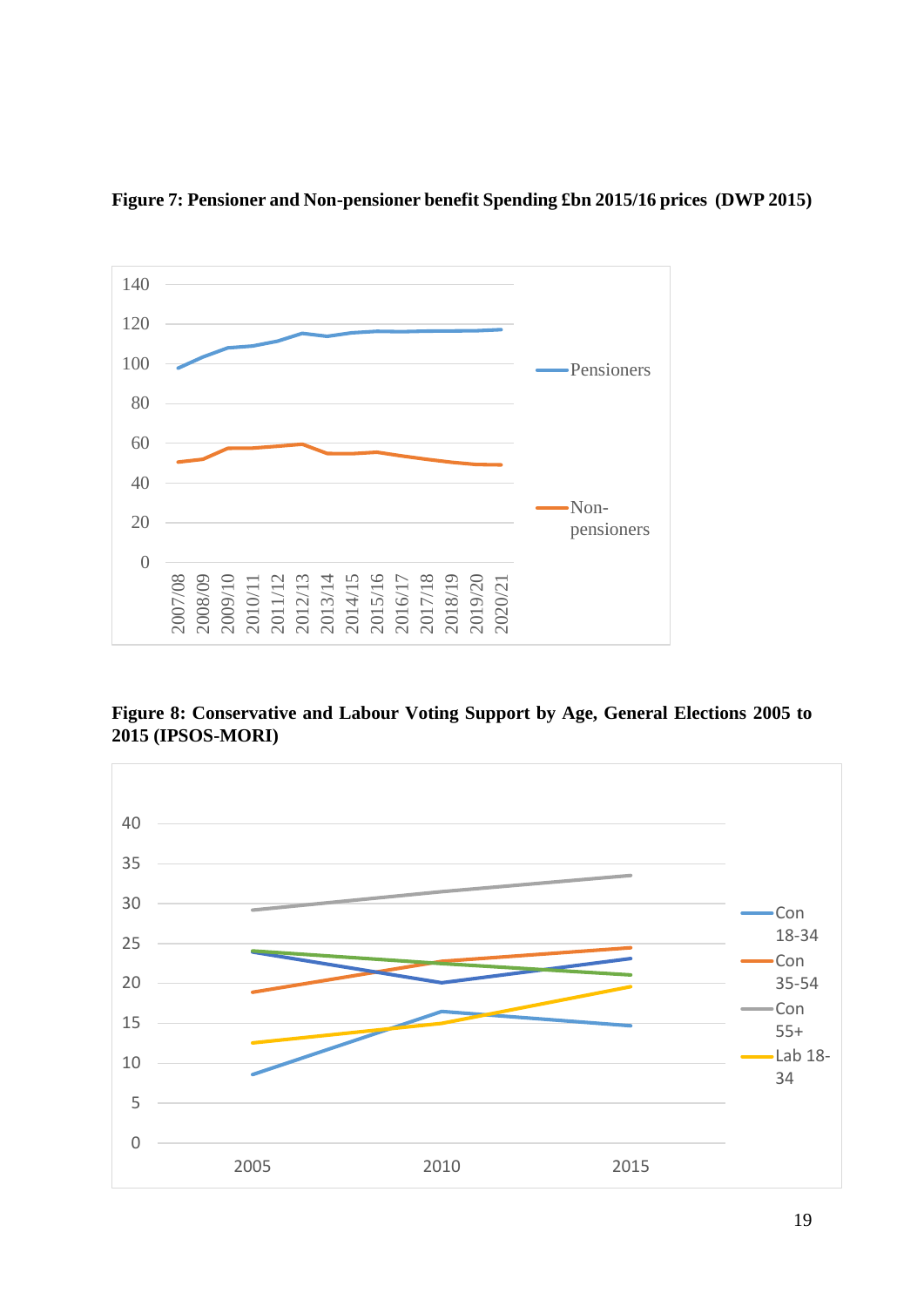

**Figure 9: Conservative and Labour Voting among 65+ and 18-24 year olds weighted by Turnout (IPSOS-MORI)** 

**Figure 10: Pensioner benefits without and including Disabled and Housing Benefits received by pensioners (2015-2020: PP1)** 

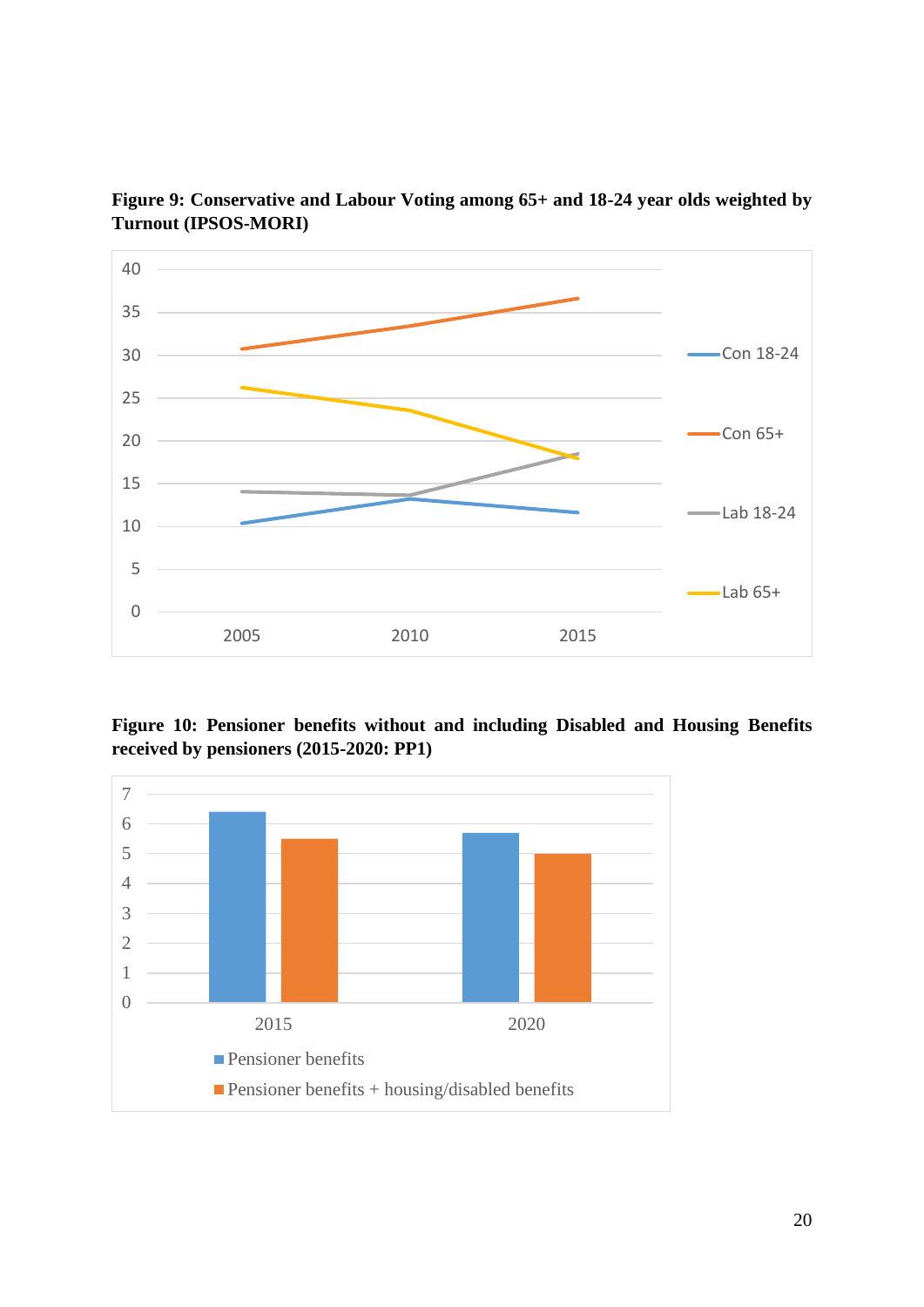|                                     | Households should receive No household should receive<br>all the benefits they are<br>eligible for | more in benefits than the<br>national average hhld<br>income |  |
|-------------------------------------|----------------------------------------------------------------------------------------------------|--------------------------------------------------------------|--|
| Age                                 | $\%$                                                                                               | $\%$                                                         |  |
| $18 - 34$                           | 35                                                                                                 | 63                                                           |  |
| $35 - 54$                           | 25                                                                                                 | 73                                                           |  |
| $55 - 64$                           | 15                                                                                                 | 84                                                           |  |
| $65+$                               | 16                                                                                                 | 82                                                           |  |
| <b>Household income</b><br>quartile | %                                                                                                  | %                                                            |  |
| Lowest quartile                     | 27                                                                                                 | 70                                                           |  |
| 2nd quartile                        | 22                                                                                                 | 77                                                           |  |
| 3rd quartile                        | 23                                                                                                 | 76                                                           |  |
| Highest quartile                    | 23                                                                                                 | 76                                                           |  |
| Total                               | 25                                                                                                 | 73                                                           |  |

**Table 1: Attitudes to the benefits cap, by income group and age (BSA 2015)** 

**Table 2: How long should migrants be eligible for benefits? by age and income (BSA 2015)** 

|           |         | <b>Migrants from outside</b><br>EU should have access to<br>benefits |               | <b>Migrants from within EU</b><br>should have access to<br>benefits |  |
|-----------|---------|----------------------------------------------------------------------|---------------|---------------------------------------------------------------------|--|
|           | months+ | month                                                                | 6 months+     | Up to 6 Never / up to 1 Up to Never / up to 1<br>month              |  |
| Age       | $\%$    | $\%$                                                                 | $\frac{0}{0}$ | %                                                                   |  |
| $18 - 34$ | 63      | 36                                                                   | 70            | 29                                                                  |  |
| $35 - 54$ | 52      | 48                                                                   | 63            | 37                                                                  |  |